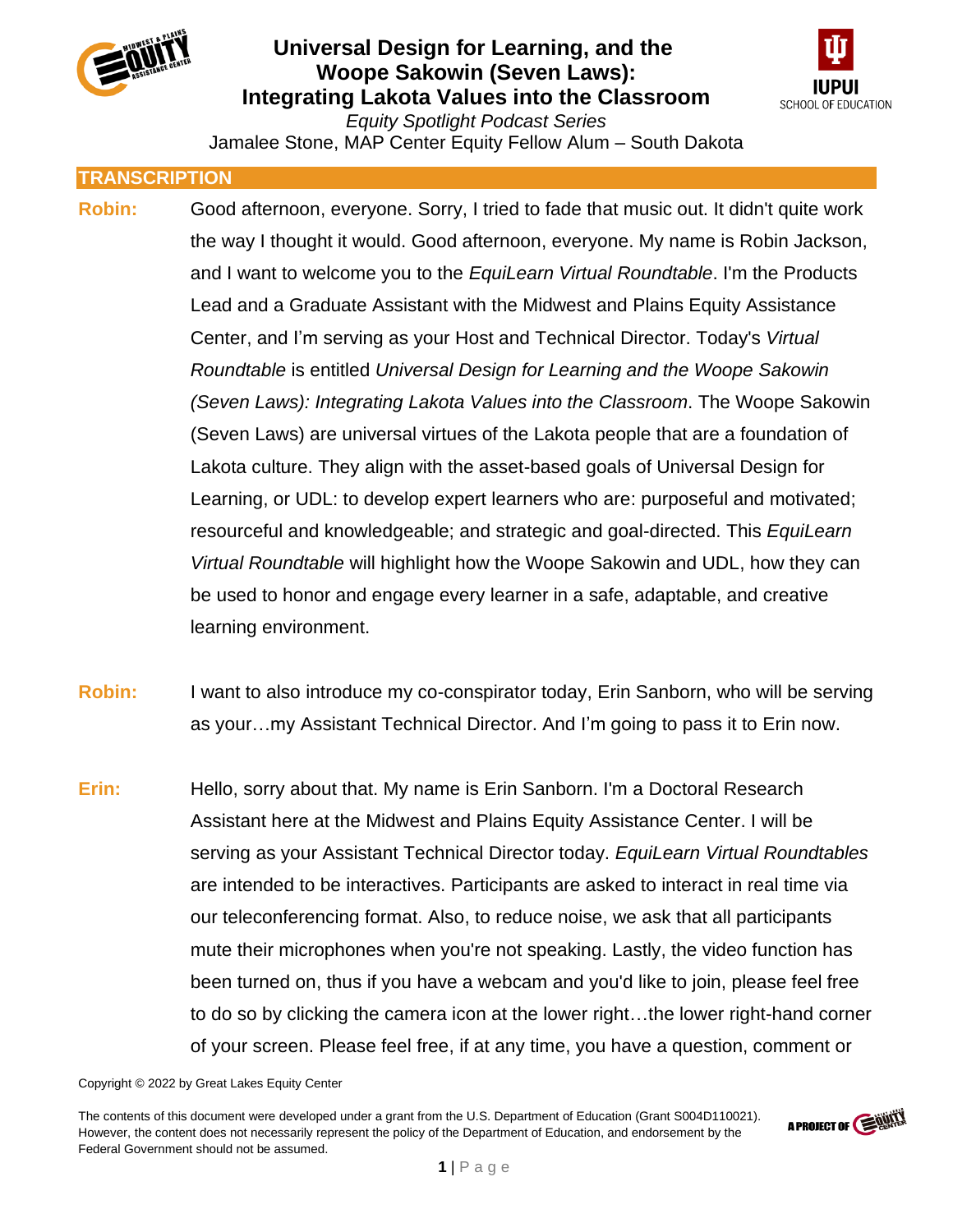



*Equity Spotlight Podcast Series* Jamalee Stone, MAP Center Equity Fellow Alum – South Dakota concern, to send me a chat message directly. Again, please don't forget, when you are not speaking, to…feel free to go ahead and come off mute if you have a question or comment, but when you're not speaking, make sure your microphone is on mute.

- **Erin:** As we begin today's *Virtual Roundtable*, please ensure that you are making yourself comfortable, move about as much as you need to, take breaks as needed to, and we want to let you know that we do have alt text. Alt text is used on all slide images throughout the presentation. Welcome everyone.
- **Robin:** Thank you, Erin. One of our goals at the MAP Center is to engage participants in well-defined, content-rich technical assistance such that knowledge and expertise are shared in a way that results in transformative systemic change, as well as personal reflection and growth. To this end, we aim to make this unique learning experience available on our website via recording and transcription. Additionally, sharing photos of today's conversation on our social media platforms. We encourage participants to consider this disclaimer as they shared and engage today. So, later on at the end of the presentation, we will be taking group photos and you will be prompted and warned we are going to do that. So you have the option of being the photo or not. So, we will let you know when that is happening.
- **Robin:** During today's *Roundtable*, we will align to the Four Commitments when discussing the topic. First, stay engaged. Second, experience discomfort. Third, speak your truth. And lastly, expect and accept non-closure. Now, I will turn it over to Dr. Stone, who will share her screen, and we will get started.
- **Jami:** And I'm muted. Following Erin's lead there. Well, welcome everyone to today's *Virtual Roundtable*. I'm happy to introduce Tamera Miyasato, who is a

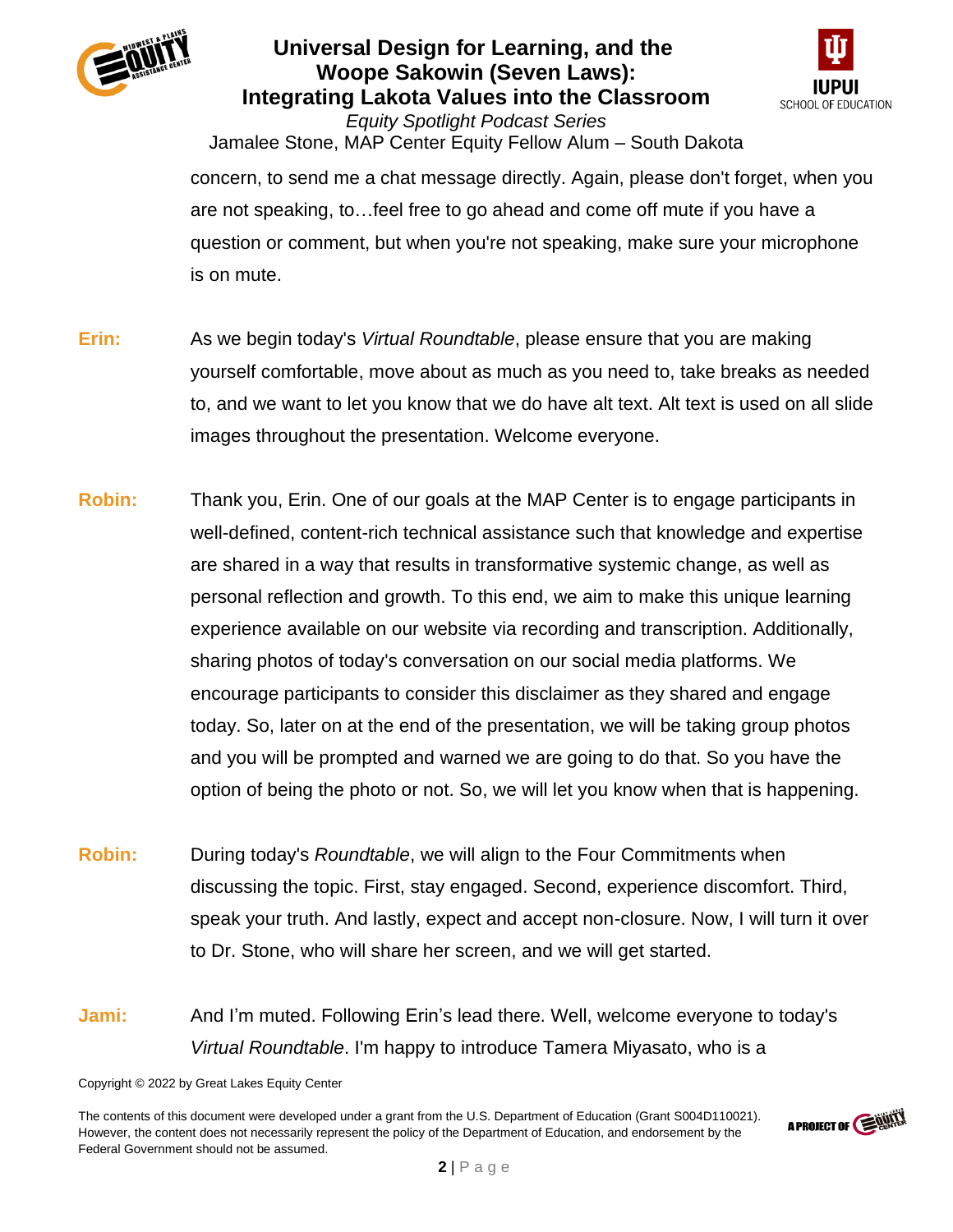



Jamalee Stone, MAP Center Equity Fellow Alum – South Dakota Mdewakantowan Dakota. She is a Learning Specialist for Technology Innovation in Education, known as TIE, in Rapid City, South Dakota. And then Matt Rama, who is a Lakota Immersion Classroom Instructor and K-5 Curriculum Director at Red Cloud School in Pine Ridge, South Dakota. And I'm Jamie Stone. I am an Associate Professor of Mathematics Education at Black Hills State University. And I have been blessed to be an Equity Fellow for the Midwest and Plains Equity Assistance Center. I've learned so much. And thank you for being here.

- **Erin:** Pardon me, Dr. Stone. Do you do you mind making your PowerPoint presentation mode so we can see it?
- **Robin:** If you wouldn't mind starting at the slide where the three of your faces are on it?
- **Jami:** Oh, you're not seeing that?
- **Robin:** No.
- **Jami:** That's, oh. I hit share. I will start over. Let me know. I probably…do you see it now?
- **Robin:** Yes.
- **Jami:** Technology. You know, why is it I did the exact same thing. But we'll go right ahead and start over. So Tamera Miyasato, on the left, who is a Mdewakantowan Dakota. And she is a Learning Specialist for Technology Innovation in Education, or TIE, in Rapid City, South Dakota. Matt Rama, who is the Lakota Immersion Classroom Instructor and the K-5 Curriculum Director at Red Cloud School in Pine Ridge, South Dakota. And then I'm Jami Stone. Always keep moving forward,

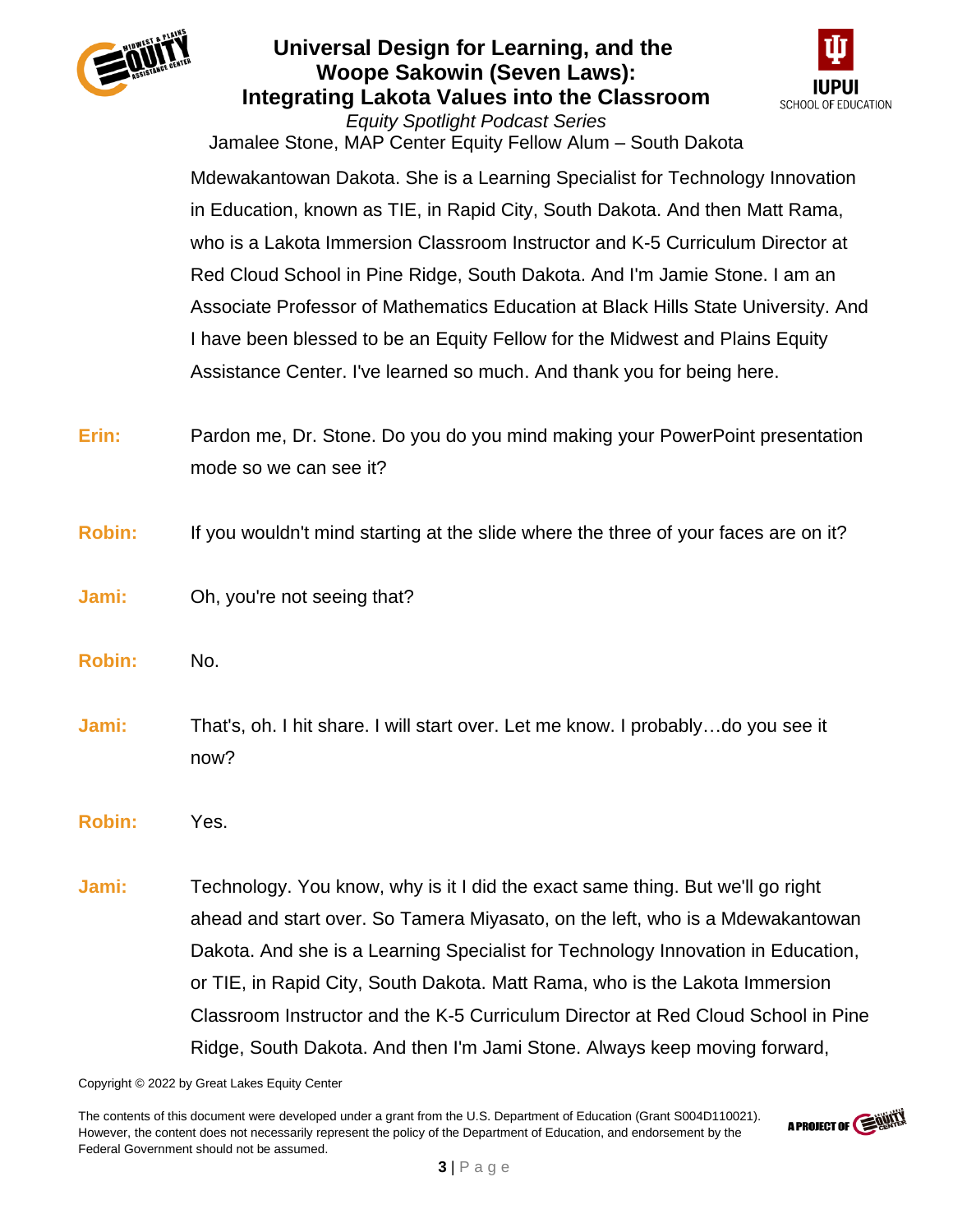



*Equity Spotlight Podcast Series* Jamalee Stone, MAP Center Equity Fellow Alum – South Dakota make errors, but keep moving forward. So fortunate to be an Equity Assistance Fellow for the Midwest and Plains Equity Assistance Center.

- **Jami:** So, the anticipated outcomes for our *Virtual Roundtable*, is for participants to recognize and appreciate the universal virtues of the Woope Sakowin, and how their use results in productive, respectful learning communities. To recognize and appreciate how the Woope Sakowin aligns with the Universal Design for Learning framework, or UDL. And to reflect and reinforce an anti-racist classroom through the virtues and using UDL. Tamera.
- **Tamera:** Hi, [Lakota Greeting]. My name is Tamera Miyasato. I welcome you today and shake your hand with warm heart. So today we're really going to briefly walk through the Woope Sakowin in the educational setting framework. So this is a framework that I developed with my former students at Pine Ridge School. And it has been shared in many schools in the state of South Dakota, including seven of our nine state reservations. But it's also been shared for replication in other schools in Nebraska and in Maryland. So honestly, what started out as a simple plan for a classroom management strategy, it's really evolved into this school-wide framework with the…it's got an overarching goal to decolonize education. And we do that through cultural proficiency at the levels of the classroom, and of all levels of the school environment. But the four overarching outcomes of this framework are to humanize policies, transform patterns, radicalize practices, and voice people's truths. So we're going to get into each component of the framework in just a little bit.
- **Jami:** Thank you, Tamera. So, a little bit about Universal Design for Learning. Here's a picture of their framework. Why I'm so excited about the use of it is because it advocates for multiple means of engaging students, through multiple ways of

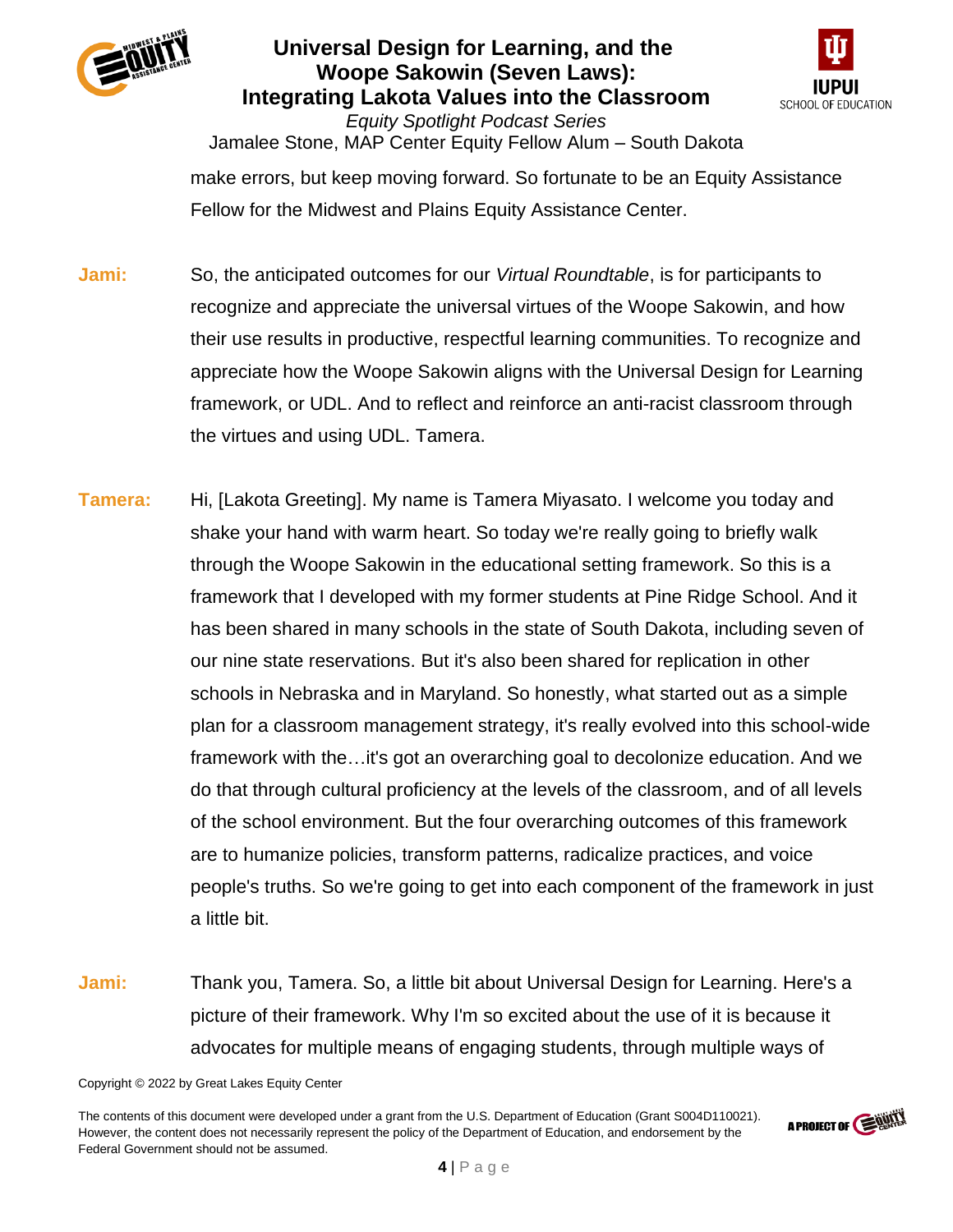



Jamalee Stone, MAP Center Equity Fellow Alum – South Dakota representation. Rather than saying that everyone has to write a term paper, some people may choose to do that, others may choose to do a PowerPoint or a poem, or a song list, whatever. It's multiple ways of representing the—the goal of the activity. And then the same thing about action and expression: multiple means. It's not just one way. It is very student-centered, and it's—it's collectivist. But then also there's times where a student may want to work individually. It's students' choice and student voice.

- **Jami:** And the outcomes of using the Universal Design for frame…Universal Design for Learning framework is it promotes self-regulation. The students are accountable for completing the work, and carrying the cognitive load. Also, it provides multiple means of comprehension. Whether we are…this goes right along with different learnings, well, learning styles, I want to say learning preferences. They said that learning styles are myth, but we all have preferences, but multiple means of comprehending. And then also for our executive functioning in our brains. So, ways of engaging ourselves in the learning.
- **Jami:** This summer, Andratesha Fritzgerald, who works at CAST, which is the primary Center for Universal Design for Learning, wrote a book called *Antiracism and Universal Design for Learning*. Well, several years ago, I was fortunate enough to be a participant in Tamera's Woope Sakowin presentation about those seven virtues. And when I was reading the UDL—UDL to begin with, it's all about integration and relationships. And so, because of the way our school systems aren't…have been set up, there are…the UDL framework really does align with giving students choice, and helping them learn in ways that they feel that move them forward. A quote—a quote from Andratesha was the fact that there is no such thing as a learning environment that is truly universally designed, and not

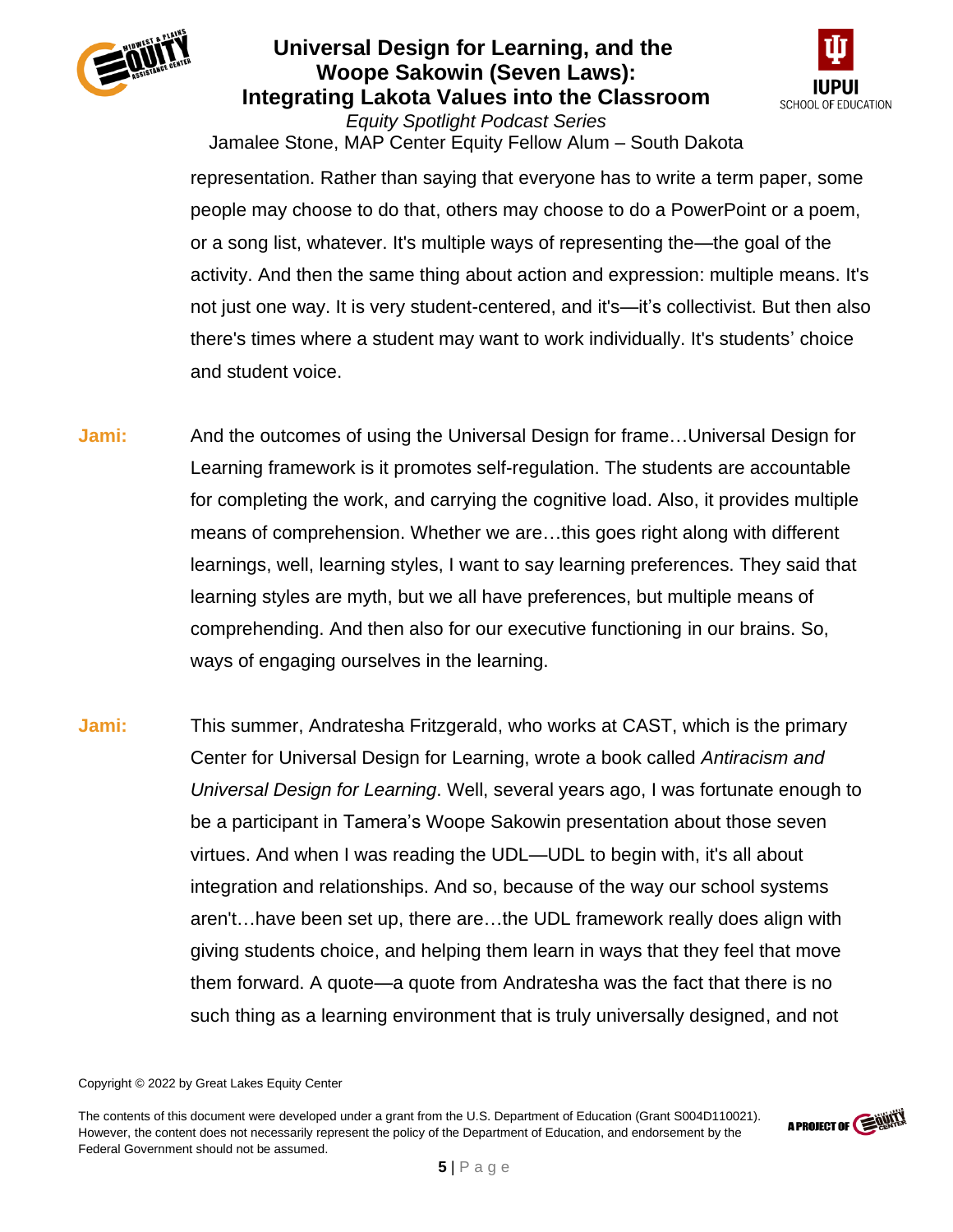



*Equity Spotlight Podcast Series* Jamalee Stone, MAP Center Equity Fellow Alum – South Dakota culturally responsive. There's no way to be truly culturally responsive without universally designing the learning experiences.

- **Jami:** And so, again, Universal Design for Learning is meeting the needs of all of the students, rather than doing the one size fits all, everyone's going to do it the same way. It's using the framework so that students express themselves in a way that makes sense to them. It's about providing choice, which gives student voice. And also, if you…teacher gives multiple options for students to choose from, one that should be included is if none of these align with what you were thinking, please propose something to me, and we can…you can use that option. So, it really is letting the students have that voice. All right. Tamera.
- **Tamera:** So, what does all of this look like? A culturally responsive learning environment look like through the indigenous lens? So in my classroom, for me personally as an educator, I had to take some time for deep learning and deep reflection, and tapping into my humility to change things, to change the way that I was engaging in some practices. But when we prioritize and center indigenous virtues, and I'm going to unpack those here in a little bit. But when we center the indigenous virtues, the Woope Sakowin, our sacred laws helped us to do several things: they helped us to set the tone for trust and relationship building; to transform the brain and the way we were thinking; promoting high expectations; offered flexibility and choice; required ownership and responsibility for behaviors; foster and repair trusting relationships; and taught valuable life skills.
- **Tamera:** I want to take just a second to point out: notice how I did not say that it required students to be flexible, and offer them choice. To require students' ownership of their behaviors. Taught…teaching students valuable life skills. Because in this

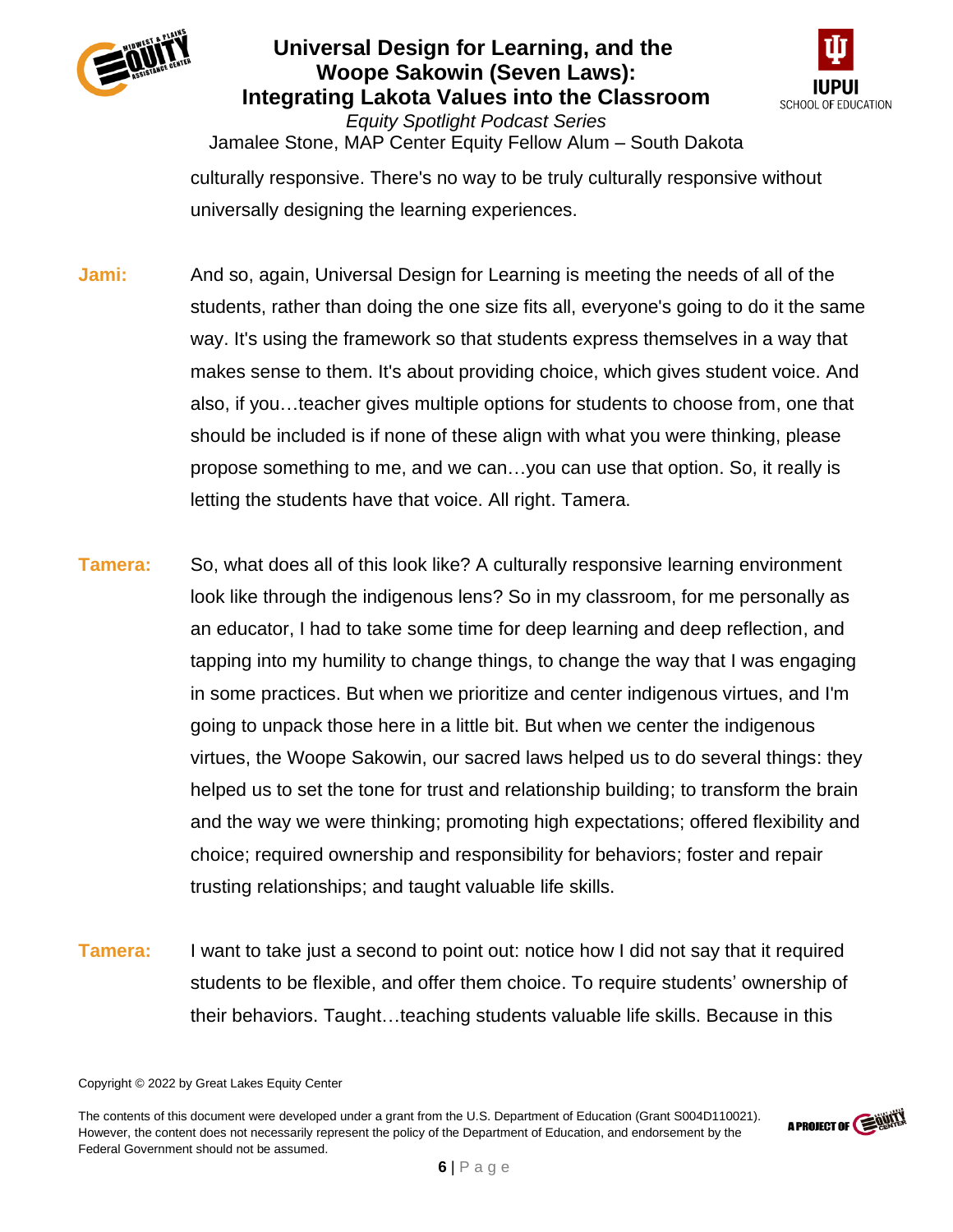



*Equity Spotlight Podcast Series* Jamalee Stone, MAP Center Equity Fellow Alum – South Dakota circle, it's all of us. So, I was engaging in the same expectations as we move through our classroom environment. So next slide, please, Jami.

- **Tamera:** So, my classroom climate, why did I feel the need to change? So, I guess step back just a little bit to kind of give some context. But I grew up on the Pine Ridge Reservation, and I graduated from Red Cloud Indian School many, many years ago. And it had been 20 years since I had lived at home on the Res. So, I had left, and I got my fancy degree from Notre Dame, and my master's degree in Secondary Education. I was well-equipped with Harry Wong, his teachings and I knew how to teach like a champion. Hey, but honestly, my first week back in the classroom on the Res, my kids brought me into—into humility really, really quick. Because I thought I was doing the right thing, you know. I was—I was skilled. But what I realized was that being away from home for so long, I kind of forgot about the practices of being a good relative. What did it mean to be Lakota?
- **Tamera:** I—I knew, and I was aware of, like, the barriers in my community, but I forgot what it meant to be immersed in them, and to deal with them on a daily basis. So again, forgetting how to be a good relative, and coming with these dominant norms of teaching and instruction. This is what happened in my classroom. There were negative student behaviors, or they were perceived as negative, right? Feelings of no support. I had very limited and consistent practices, because some days I was just trying to get through the day. I was definitely inequitable, and very punitive in the way I worked with my students, which of course strain the relationships, exhausted learners, and me. And the thing I think that made me the most aware of the need for change was that I was exhausted. And I immediately thought I could just give up on my students. Nobody would think any differently of me because it's a challenging place, right? And I didn't want to be that sort of a teacher.

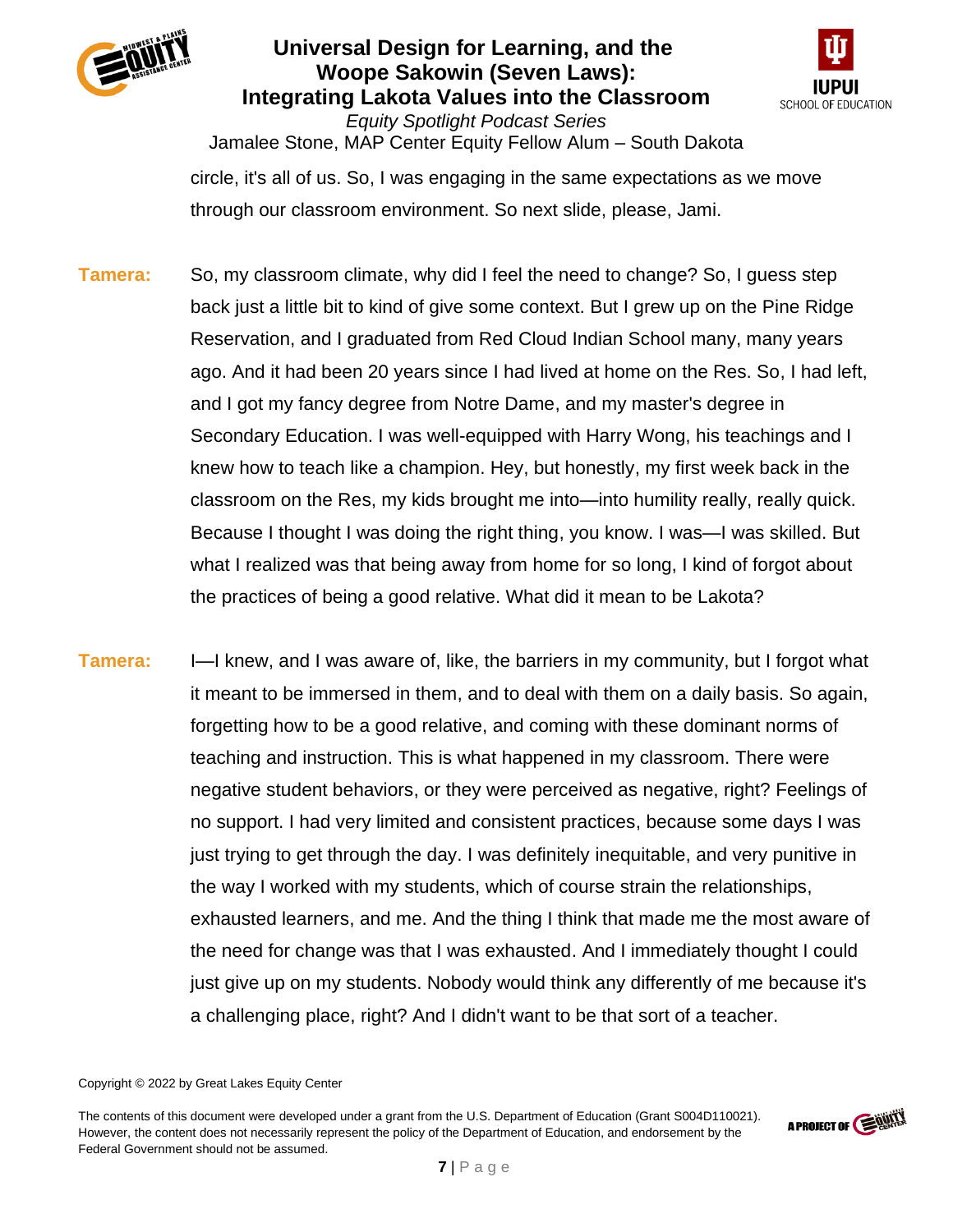



*Equity Spotlight Podcast Series* Jamalee Stone, MAP Center Equity Fellow Alum – South Dakota

**Tamera:** So it took me a moment to step back and realize, I think probably after the 100th time of coming home and crying to my mom, crying to my husband, when my mom finally said to me, "Tamera, who's the adult here?" So, kind of that realization and I'm crying and between sobs, it's like, "me." So, going ahead and run to the next slide, Jami. The—the realization, again, having that, "Oh, I am the adult. What is going on with, with the learners so that I can meet…better meet their needs?" And so, it took me just a moment to remember and realize the issues that each of my learners had. And the issues around the spectrum from substance abuse, homelessness, suicide, hyper-vigilance. All these different types of trauma were manifesting themselves inside the classroom. And so, the way I was doing school, you know that the—the sage on the stage with punitive discipline and compliancebased practices, teaching in the ways that dominant society pushes on marginalized communities. Of course, none of these practices fit our community. It didn't fit the individual learner needs, and it definitely didn't meet the need for indigenous culture and language. So, it was pretty exhausting. Next slide, please, Jami.

**Tamera:** So it was one morning coming into school, I used to always go in at about six o'clock in the morning because I really valued that quiet time for planning and grading. And I walked into the building, and I looked at my door. And the learners had decorated our door for a contest on anti-bullying. And what they did was…my answer. They had pulled pictures of the treaty chiefs from Pine Ridge who erected our school. And they had included these ancestors. And they included quotes, you know, things about our--our virtue, courage. What does it mean to be kind? What does it mean to have compassion? And in that moment was when my students then became my teachers. Okay.

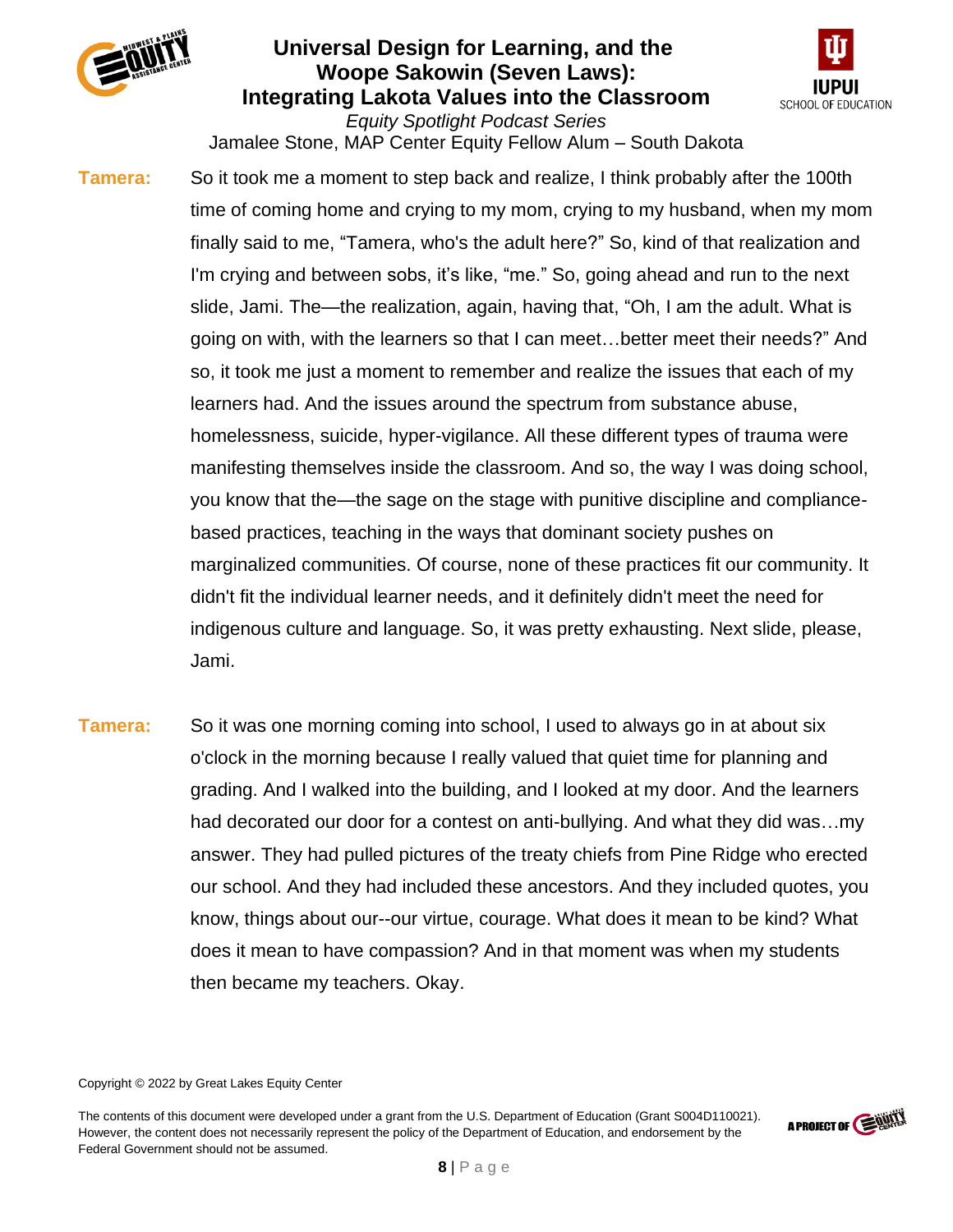



*Equity Spotlight Podcast Series* Jamalee Stone, MAP Center Equity Fellow Alum – South Dakota

**Tamera:** So, I did paint a picture of those challenges in my classroom, but it wasn't always bad, it wasn't like that. So I really had to stop and think for a minute and say, "okay, so these are the things that are not working, but what are the things that are?" And so, I was teaching the mandated curriculum and *The Crucible* was a required text. And so I honestly had a hard time understanding how my learners would connect with it. But it was my mom who reminded me and helped me. She said, "why don't you integrate the Woope Sakowin?" My mom's been integrating Indigenous culture into her teaching practices for over 40 years. And something she always told me throughout my career is look for the Lakota counterpart in everything that you teach and you learn. Because at the end of the day we are Lakota, she said, so you have to always come from that place of knowing who you are.

- **Tamera:** And so when we did this, and when I integrated the Woope, we took that understanding of our beliefs of these laws of way to be, and we compared and contrasted with Christian philosophies, with the Ten Commandments. And so as we did that, our students started to make the connections with the text. They were seeing themselves in their learning. They were understanding that these virtues transcend time. They transcend culture. And we were learning together, because I am not a first language speaker. So a lot of my students who were, were helping me with the pronunciations of these laws and the translations. And we didn't realize it at the time, but when we were engaging in this, and students were coming to class, and they were engaging in discussions, we realized how much Lakota culture really is healing. So essentially, we made the mandated curriculum fit our needs.
- **Tamera:** And not completely, because we still had some work to do, but we were definitely onto something. So after seeing that improvement of learner engagement, I took

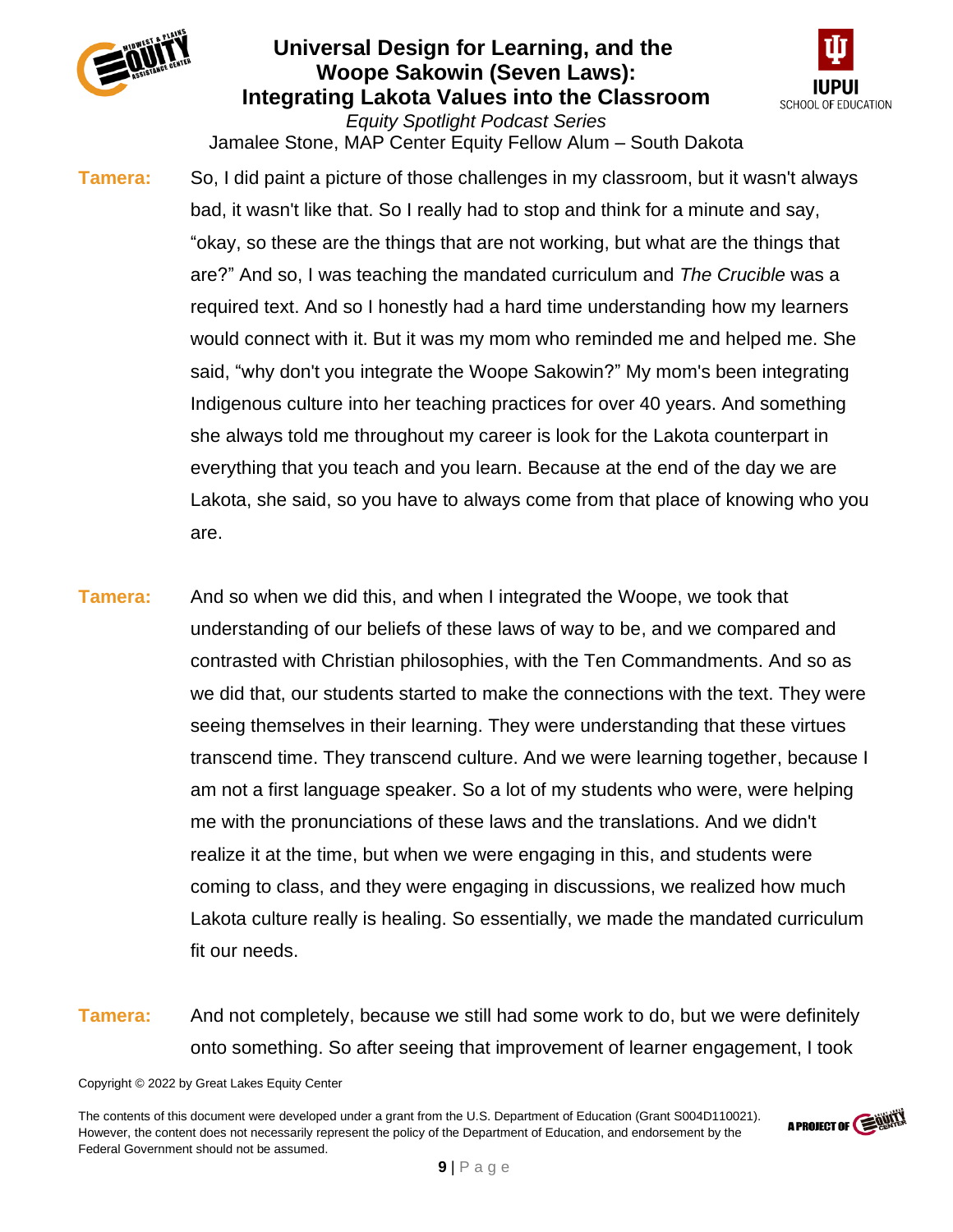



Jamalee Stone, MAP Center Equity Fellow Alum – South Dakota this model of using the Woope Sakowin, and I just threw out the mandated curriculum. Oops. My principal didn't know this at the time, but again, I need to figure out what was going to work for us. So we started centering the Woope Sakowin, started centering our cultural teachings and our philosophies. And I still have this really good connection with my students six years later. I recently had a conversation with one, actually just two days ago. He sent me a message and he was like, "Hey, Miss Miyasato, I got a question for you." He's like, "why did we never read Shakespeare?" He's like, "I'm getting into Shakespeare, and I really like it. Why did we never read it?"

**Tamera:** And it was kind of like one of those moments like, I like my job is done. But I basically said to this young man, I said, you know, Joahn, I was like, I love Shakespeare. I said, but at the time I felt that it was more important that we all fall in love with our culture. We fall in love with who we are as Lakota beings. And so I first wanted you all to know who you are as a Lakota person, then come to read Shakespeare from that perspective. So that's something that we're still learning, you know, six years later as a class. But I just want to take a moment to pause to process, and invite a conversation in the, in the chat. Because I guess let's just share what the question would be: What are the elements of a culturally responsive classroom? So based on your experience, what are the elements of a culturally responsive classroom?

### **Participant**

- **1:** One that feels safe.
- **Tamera:** Yeah, absolutely. Learning from our learners. Student-led inquiry. Value student experiences. Asset-based humility. Yeah. Learning together. Absolutely.

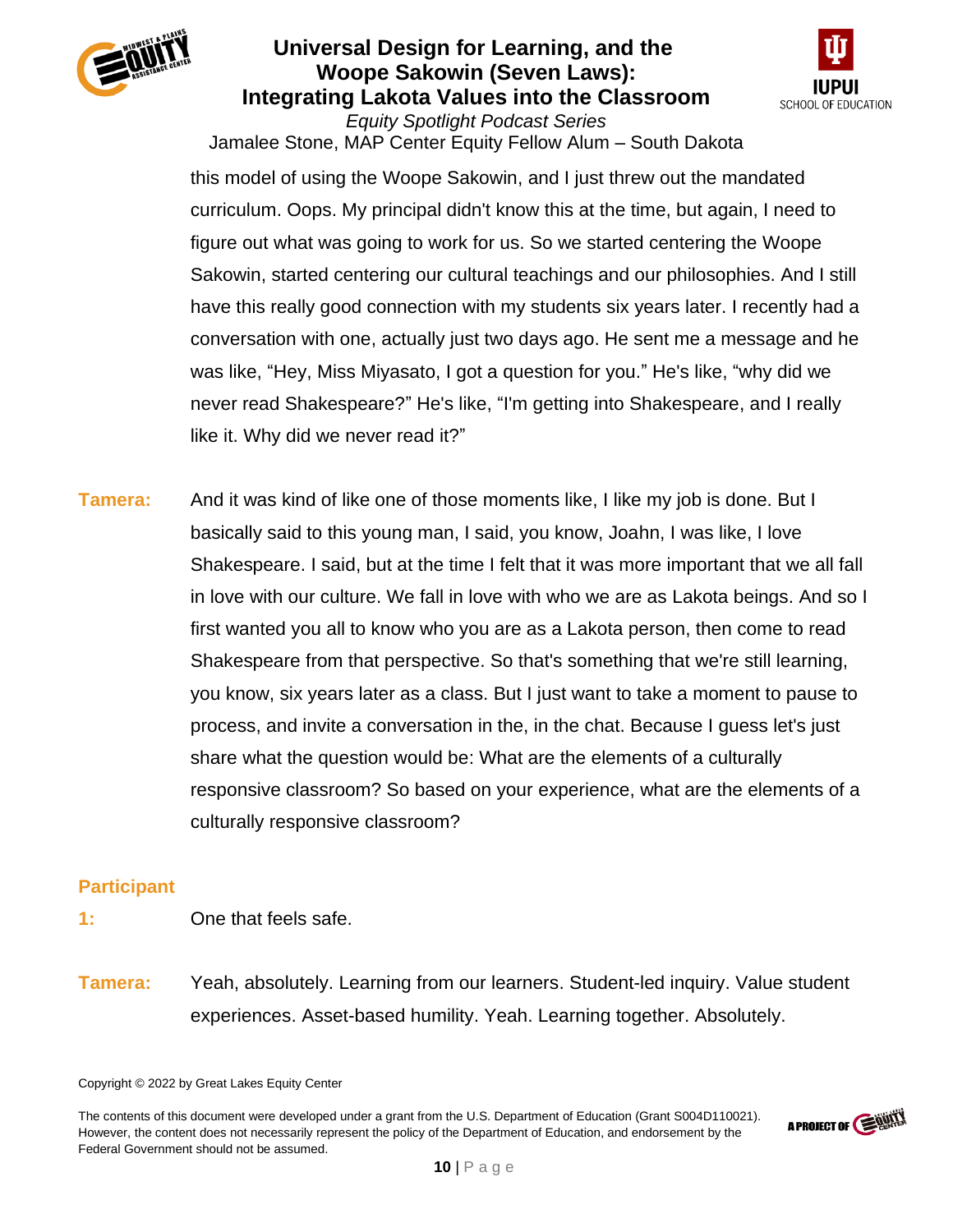



*Equity Spotlight Podcast Series* Jamalee Stone, MAP Center Equity Fellow Alum – South Dakota **Jami:** Honor student voices. Not my way or the highway; together.

- **Tamera:** I love that: authentically listening to our students. Dorothy, yes, thank you. I am so blessed that my mom could help me on this journey. Yes, embracing the spirit, oh my gosh. Ok, if you guys want to keep putting your answers in there, we're going to, just for the sake of time, going to move on. So if you want to go to the next slide, Jami. Really what I looked at when I was thinking about, okay, you know, I always have to think about the research to back this up, right? Becoming a culturally responsive classroom, and I adapted this definition of classroom management from Karen Bosch in 2006. And so far, it's still the best way that I could kind of capture what it is. So everything on the left is Karen Bosch's work, and I just kinda added my, my adaptations. But really it's how the teacher works. It's how we respond to triggers, in our students and in ourselves, and de-escalate those triggers…de-escalate the trauma that's happening with our learners, or ourselves.
- **Tamera:** It's how the class works through structure, consistency, and community. How the teacher and students then begin to work together. How do we establish trust and positive relationships, and as teachers put ourselves in their shoes, to the best of our abilities? Because we don't want to assume that we know exactly what they're experiencing, right? But just kind of approach it through empathy. And then how teaching and learning happening. This is where we can tap into cultural and personal experiences to really make those stronger connections. Ok, so I'm going to let Matt tell a wonderful story here.
- **Matt:** Hello, my name is Matthew Rama, and I'll start with a little background before...a little bit about ground. So 2012, me and another guy decided that we wanted to raise our children in Lakota. So we started an immersion daycare that…we

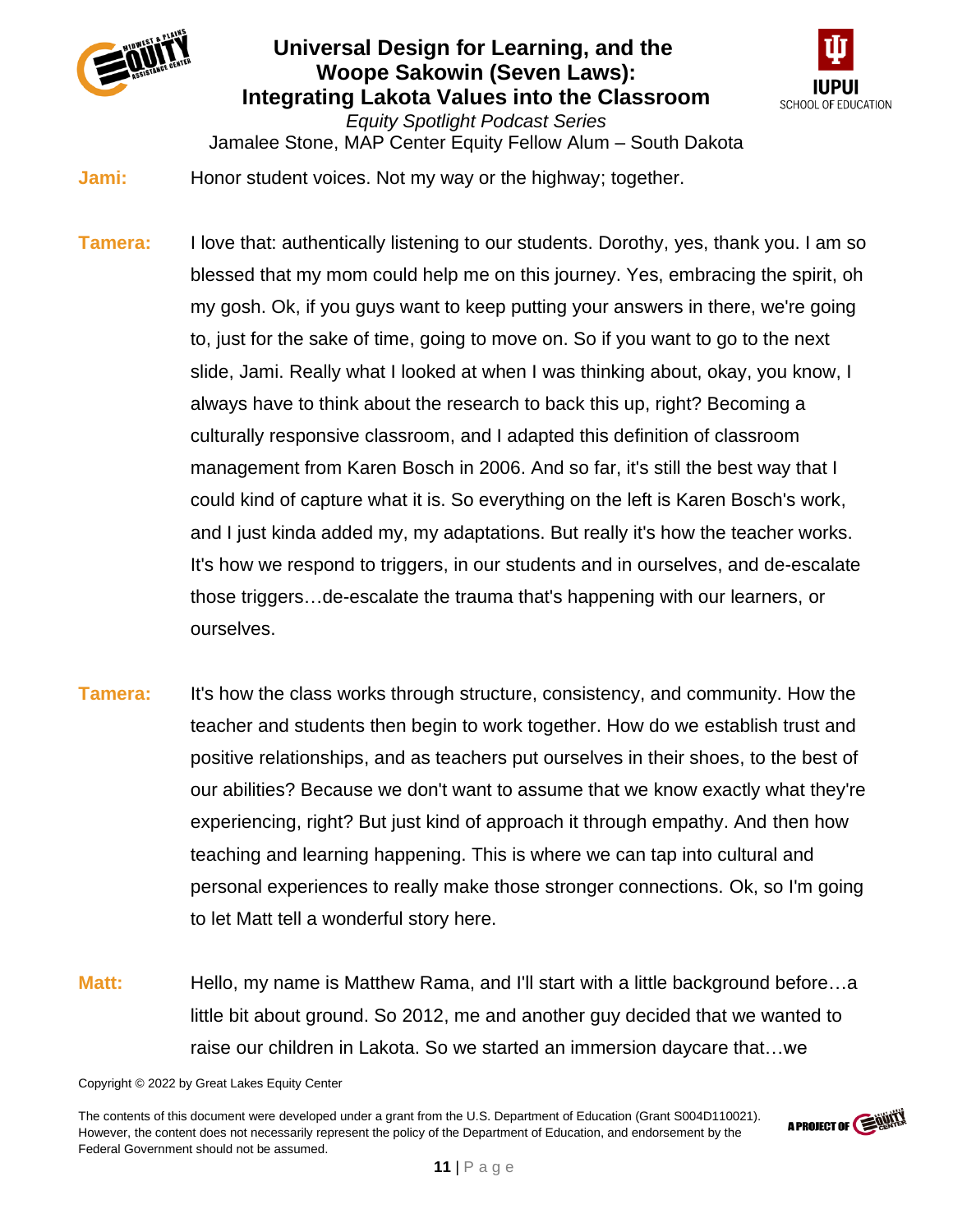



Jamalee Stone, MAP Center Equity Fellow Alum – South Dakota thought it'd be cool work at an immersion daycare, but there was no immersion daycare in existence. So we decided let's just start one. So we did. And so the kids that were in that daycare, are now in fourth grade. And so when we got…when those kids got to kindergarten, we shopped around at schools, we ended up at Red Cloud, and said, "can we try this at your school?" And they…this is…Red Cloud had been dominated by…they've done well…all of my older kids went to school at Red Cloud, and have done the best that they can do. They're in college, and two of them are graduating this year. So, they had their experience, but I wanted a different experience for my younger kids, selfishly. I wanted to try something different.

- **Matt:** And so, I didn't even know, you know, terms about culturally responsive classroom, or nothing like that. I've been teaching for many years. But I guess I never, or maybe when they taught that I wasn't paying attention, which happens sometimes for me in college. Or maybe it wasn't a term back then. But I didn't know, but I wanted it to look different. So our classroom was…all the kids were some--some percentage Lakota. So, you're 99% Lakota at Red Cloud School. So, we wanted to base our education around Lakota. So, I met Tamera, and she, and she introduced me to the Woope Sakowin, which we started to introduce in our classroom, and I'll talk about that a little bit later. But the story I want to tell is about a student named Max, and that…Tamera was actually in the office the day this happened.
- **Matt:** And we'd been I guess, we'd been…the day…we'd been in the school for about three years now. And we'd been teaching all through Lakota, we're kind of like this little hold off room where nobody… "those are the Lakota kids." Well, all the kids are Lakota, but that's kind of the, you know, how we were talked about. So, we're in the office and things had been going pretty good, and, you know, just things

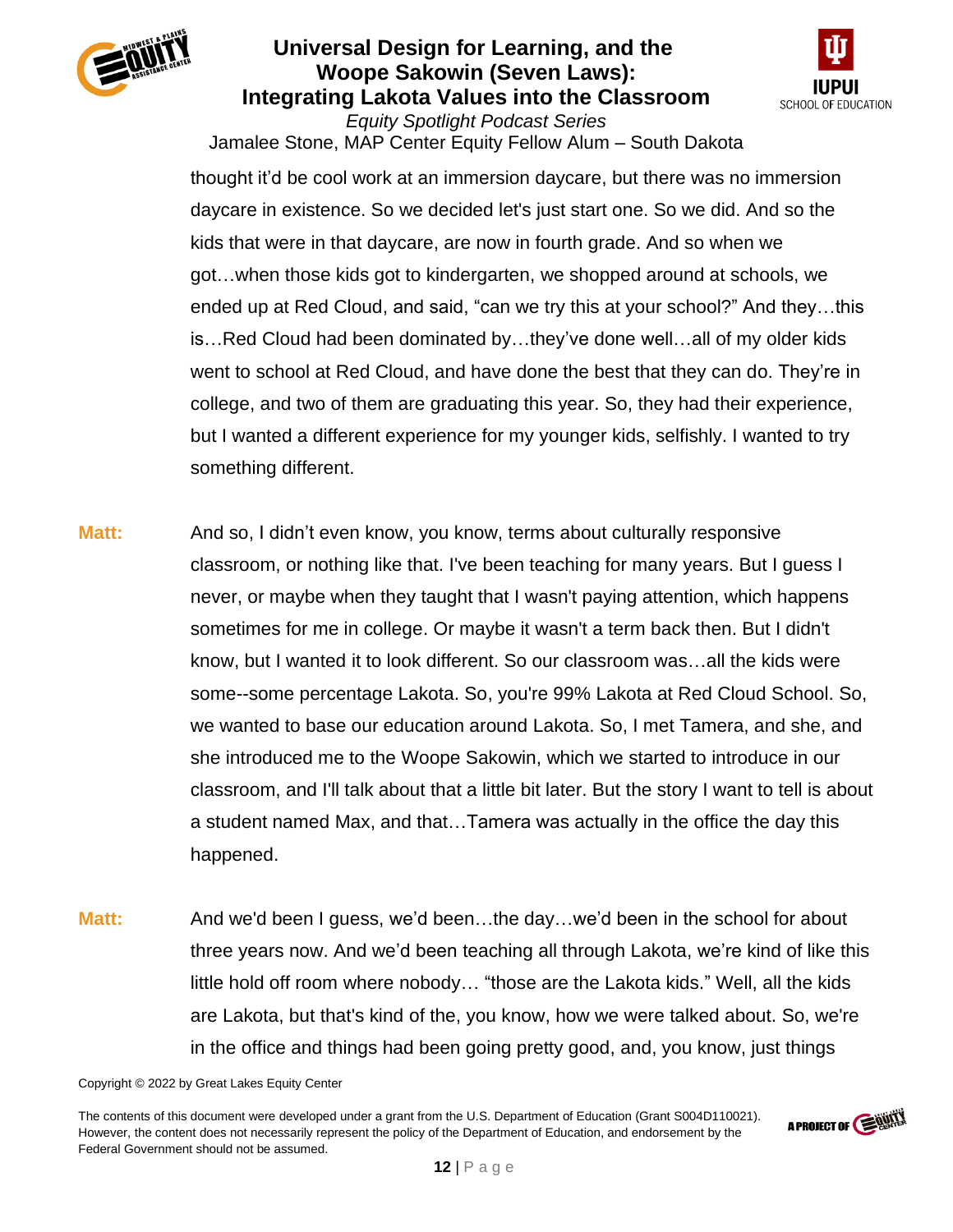



Jamalee Stone, MAP Center Equity Fellow Alum – South Dakota were going pretty good. And she was in…the Principal's talking with Tamera, and they were talking, saying there's this boy, he's a first grader, and he just keeps getting in trouble, and he can't really read, and he's not he's not going to make it. We're going to have to let him go. I don't see how he can make it. I said, "Well, just give him to me. He can come in my classroom. We got some space." And granted, he doesn't know any Lakota, and he's already in first grade, so he's never…so he's going to be walking into a situation that's already going to be tough for him.

- **Matt:** And so, he comes in, and let's fast forward a year, and now he's one of the top three or four students in our class. Not only that, he's above average on national testing. And that's testing in English, when a year ago he couldn't read, so learning in a different language changed him. And then using these values, and this…in a classroom that was based on being Lakota, is we're celebrating that every day in everything that we do. And doing that, he just had a transformation: academically, socially, and he's really doing well, so. Next slide.
- **Tamera:** I always say I'm glad that Matt tells that story because when I do, I kinda get choked up, because just witnessing being in that room, and witnessing that conversation play out. I had seen way too many conversations that went the other way. So, [Lakota Language], Matt, for stepping in and doing that with our learner. So, we're going to just kind of briefly go through the different components of the framework here. But I want to be clear that this is not a linear process by any means. So, the seven components, of the Woope Sakowin educational setting can be applied to any area of school transformation and improvement: at the classroom, school, district, or community levels. Some of…so let me give you an example of using the components.

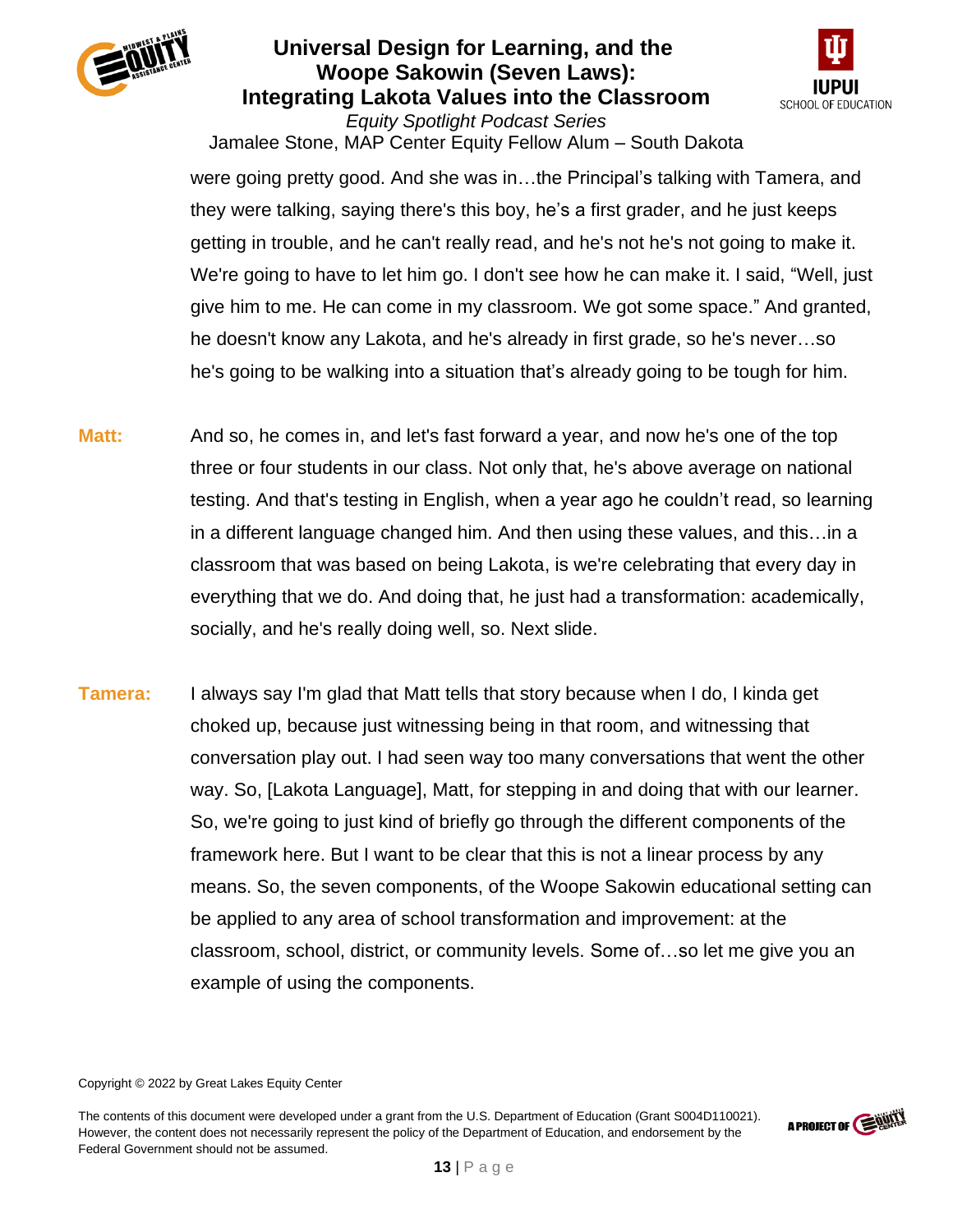



*Equity Spotlight Podcast Series* Jamalee Stone, MAP Center Equity Fellow Alum – South Dakota

**Tamera:** So, if we were to start here in Wowahwala, which means to be humble or seek humility. And I always give credit to Virgil Killstraight because he was the speaker and the Elder who I received these translations from. But if we were to start with Wowahwala, to be humble and seek humility, this might be where an individual classroom teacher might look at where he or she might redesign their classroom management plan. At the school level, if we started here, it would be where small teams could work to address implicit bias. It may be examining their own cultural backgrounds because sometimes, you know, to really engage with other cultures, we have to have a strong sense of who we are. But this is where we really think about that reflective process that asks us to be vulnerable. And then how do we engage in actions that we can take to seek humility as a school community. So this is one of the components where one might start, is Wowahwala.

- **Tamera:** So next, again, not linear, not necessarily. But if we were to start with Woohitike, which is to be guided by principles, discipline, bravery, and courage. Here's where teachers or small teams and district leaders can start to look and evaluate their current practices. What are the practices that are working, and which are not? So then again, asking what are the actions that we can take to courageously critique? And I mean courageously because we're going to take a look at some of these practices and see how harmful they definitely are for some of our learners, especially students of Color, students who belong to LGBTQ. How are our systems harming them? What are the practices, and how can we change them?
- **Tamera:** Okay, next we have Woksape, which is understanding and wisdom. This is where we're learning. We're exploring, we're asking questions. This is where we're increasing our cultural proficiency, or what Paul Gorski calls our "equity literacy." So, what are the sociopolitical barriers in our community? What are the burdens that our learners walk into school with every single day? How do we apply our

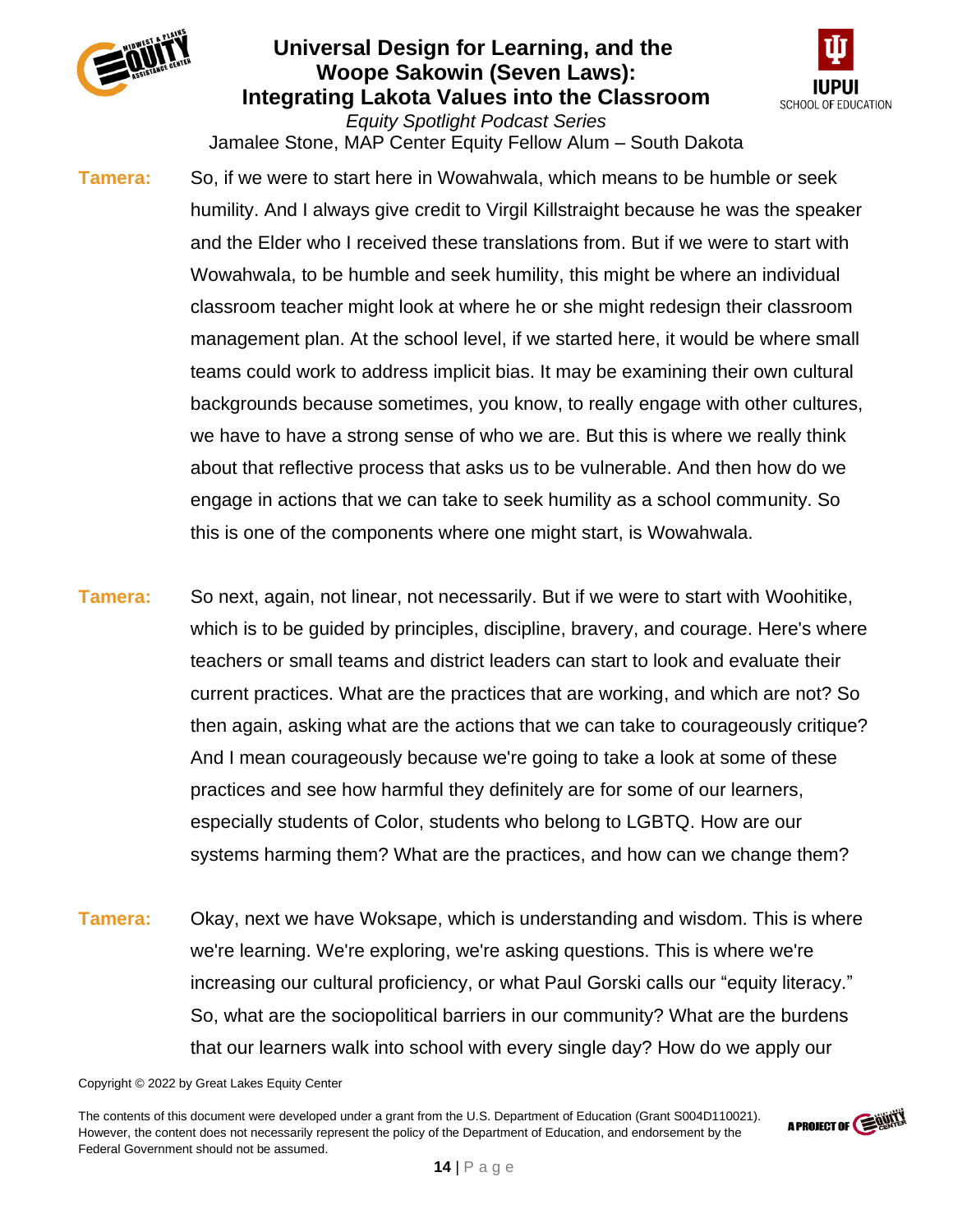



*Equity Spotlight Podcast Series* Jamalee Stone, MAP Center Equity Fellow Alum – South Dakota understanding and learning to our practices in the classroom, and school, and our district? And how do we work together to alleviate some of that burden and engage in culturally responsive practices to meet learner needs, and then ultimately set them up for success?

- **Tamera:** Wowaunsila, which is compassion. This is where we're working together to create a plan. So, we're developing plans that envision, and encourage, and enact compassion and change. So, what do we have to change? Are we willing to do it? And if so, how do we do it?
- **Tamera:** OK, and then Wowacitanka, which is patience. It's really, you know, with implementation we've done it before with many, many initiatives, you know. But this is giving us a patience to try, try again. We know through implementation sometimes we find ourselves stopping and pivoting and moving in a completely different direction. But again, with that, if the ultimate goal is to decolonize our thinking, decolonize is our approaches in education. We really want to think about how we, how we intentionally and authentically engage in implementation processes that help us reach those overarching outcomes of the framework.
- **Tamera:** So, Wowaounihan, to respect and to honor. This is the collecting data piece. So how do we respect and honor all of the voices in the process? So, learner voices, parent and community voices, or if some of those staff who are otherwise really quiet, who have amazing ideas. And then also how can we think outside of the box in terms of what data we collect? Are we collecting data for student achievement? Are we kind of backing up and actually collecting other data, climate surveys, just, you know, conversations with parents and communities as to their needs for prioritizing Indigenous virtues, Indigenous practices and culture.

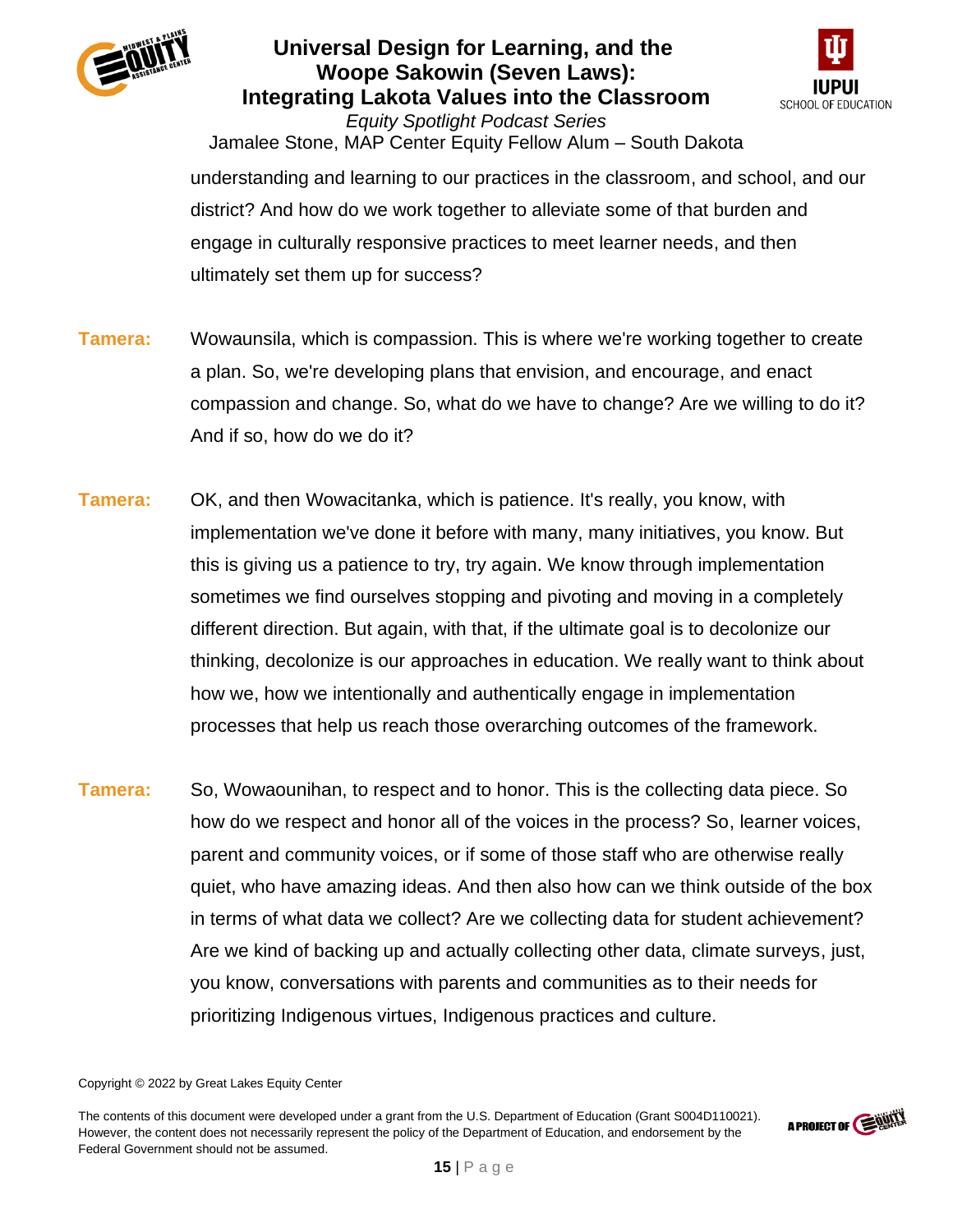



*Equity Spotlight Podcast Series* Jamalee Stone, MAP Center Equity Fellow Alum – South Dakota

**Tamera:** And then finally we have Wacante Oganake, which is to help to share and to be generous. This is where we're expanding and connecting this whole framework process into other areas of the school environment. How do we share our learning through the process? What are the actions that help us share this learning to facilitate transformational change? Okay? So we're going to focus now on how Matt has implemented this in Red Cloud Immersion. And we're actually also in an implementation process now in grades K through 8 at Red Cloud Indian School. And I know I breezed through the Woope Sakowin in the educational setting, but I just want to take a moment again to stress that this is not a linear process. It's not ever meant to be complete, but it is something that helps us as educators, but also as individuals. So we can kind of see how each component can be operating in concert with others.

**Tamera:** The front framework is meant to be implemented at the individual classroom district levels. But always be mindful of how you collaborate with learners and families. Because we know that this process takes time. It definitely requires buyin commitment and action. But that doesn't mean the individual teachers can't start the journey on their own. When I was doing this, as I said, I threw out my curriculum. I didn't listen, I didn't ask for permission, I just did it. And when things started changing in my classroom, the students stops skipping, they started coming to class. They were on time and ready and anxious to learn. Other teachers started to see that, and they were asking questions, "what are you doing like, how are you doing this?" And administration got, got wind of it too. And we ultimately ended up implementing this framework into our school improvement plan. And I think it was the first time in several years that our first plan was accepted by PIE. So, I want to stress, don't wait for the system to tell you you can; find those ways to navigate within that system to make it work. Because acts of love and acts of decolonization such as these definitely have a rippling effect.

#### Copyright © 2022 by Great Lakes Equity Center

The contents of this document were developed under a grant from the U.S. Department of Education (Grant S004D110021). However, the content does not necessarily represent the policy of the Department of Education, and endorsement by the Federal Government should not be assumed.

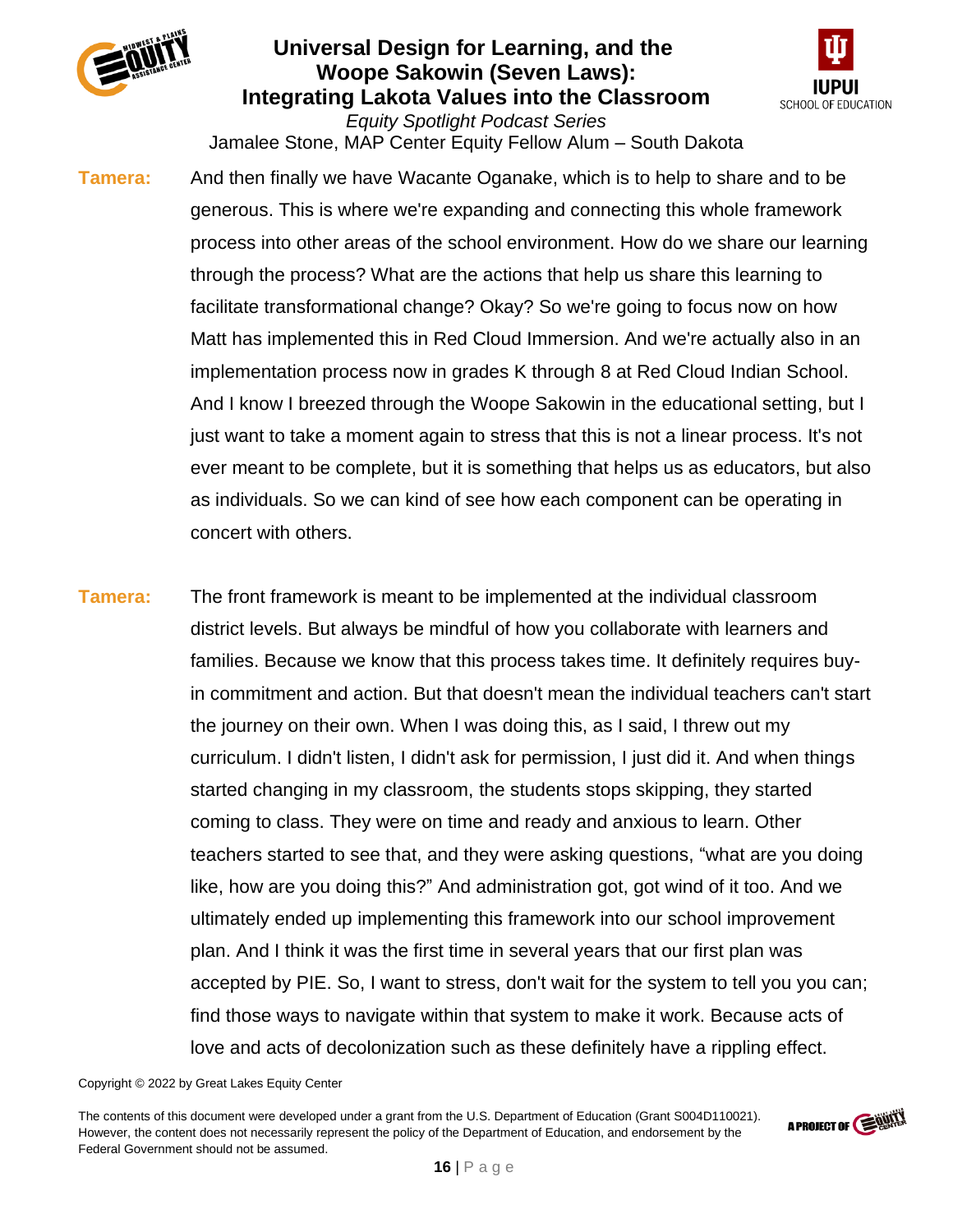



*Equity Spotlight Podcast Series* Jamalee Stone, MAP Center Equity Fellow Alum – South Dakota

**Matt:** Okay, so what does it look like inside? I mean, we've had a…we've only been doing it for a couple of years, so it's evolved and gotten better. But the whole thing that resonated with us was like...so I'm a second language learner. So Woope Sakowin…Woope translates as "laws," but the words we're looking at…I mean, in English, we call those values, right? And so, when you start thinking about it, these are the laws to being…this is the laws that we're trying to live by as Lakota. This is what…there's a story that the White Buffalo Calf Woman brought these rules and things for the Lakota to live by. And these laws were…this is how you have to live to be in harmony as Lakota.

- **Matt:** And so we started taking that to the class and sharing that story. So we start off with that story of White Buffalo Calf Woman, and when she came to the people, and what she brought to the people, and when she bought these laws. And that starts every single classroom. We start that every single year with that story. Because most of the kids have heard part of that story, or something about that story, in some part that they've heard something, so they can relate right away. And there when we're saying…so then, we don't even call it classroom management; I guess that's the best, like terminology that you can use for classroom management. I guess it is a classroom management system, but it's more of like…so we don't do sit in the corner, go sit in the hall, "la la la, you've 15 minutes off recess," you know. What we really try to do is just exemplify when someone's portraying these laws, we just really try to be like, "Oh, they're…look at…Antwan, look how hard he's working." That's, that's he's walking with wisdom, is how you'd say it, I guess English translation would be "walking with wisdom." He's walking with wisdom. He's walking with wisdom.
- **Matt:** "Oh, look at…thank you, thank you, Camimila for sharing your pencil. That is walking with generosity. That's what I love to see." And you know…and we use

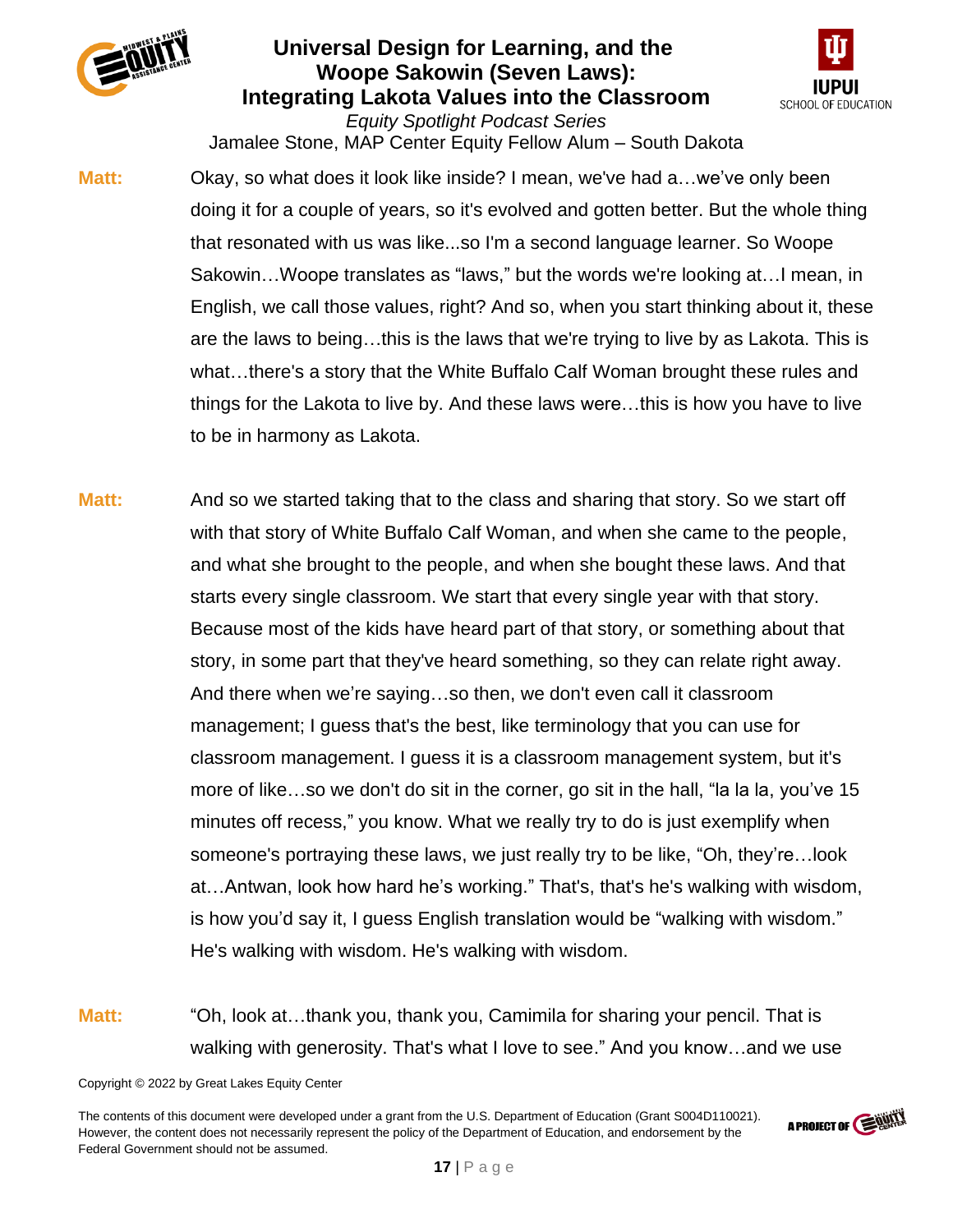



*Equity Spotlight Podcast Series* Jamalee Stone, MAP Center Equity Fellow Alum – South Dakota that kind of terminology all the time. And then, so, we started doing this in the

classroom, and we made these posters and so that the kids could be kind of be relatable to the kids. So it wasn't this far-off idea, even though these are really abstract things, right? For kindergartners or first graders. So we're talking about them, and they're getting it, and they're getting it. And then, and Tamera can talk about it more, as she said earlier the school decided to adopt it because the kids were acting so different, that were in our classroom. Because they were acting so different. So, and I'll talk about that a little bit more later. Next slide.

- **Matt:** So we have to first talk about it…it, so…Woope Sakowin is part of it, but part of that, that idea and one of the things that Lakota and Dakota culture is like, was made upon, was relationships. So even, even your relationship to everything is like so important. The very first thing…if you read stories, all the old stories, and they meet a raccoon, they have to figure out if that raccoon is it's older brother, it's younger brother. You have to figure those kind of things out. So it's, it's very important, it's very important for us as classroom teachers that we let the kids know that we're relatives. There we're relatives. As being part of this family, we're relatives. And then all of a sudden, it takes this…so, in our classrooms that are immersion, it feels different, right? Because you're not…and I know a lot of schools aren't comfortable with this, but for…for our classroom, it's like you're not Mr. Rama; you're Uncle. Which is very accepted in this community.
- **Matt:** So, the kids call me Uncle, or other Immersion teachers they call their Auntie. All the kids do that. It isn't like…it's not…and they do it, anyway. They did it before, especially if you're Brown. But it takes some of that feeling of like…and I want the kids to feel that way too, because I want them to feel like I love them, and I want them to be my family. Just like how I treat my family. I want you, and you, and you to be successful. And I feel like if they feel that way too, as like I'm their family, and

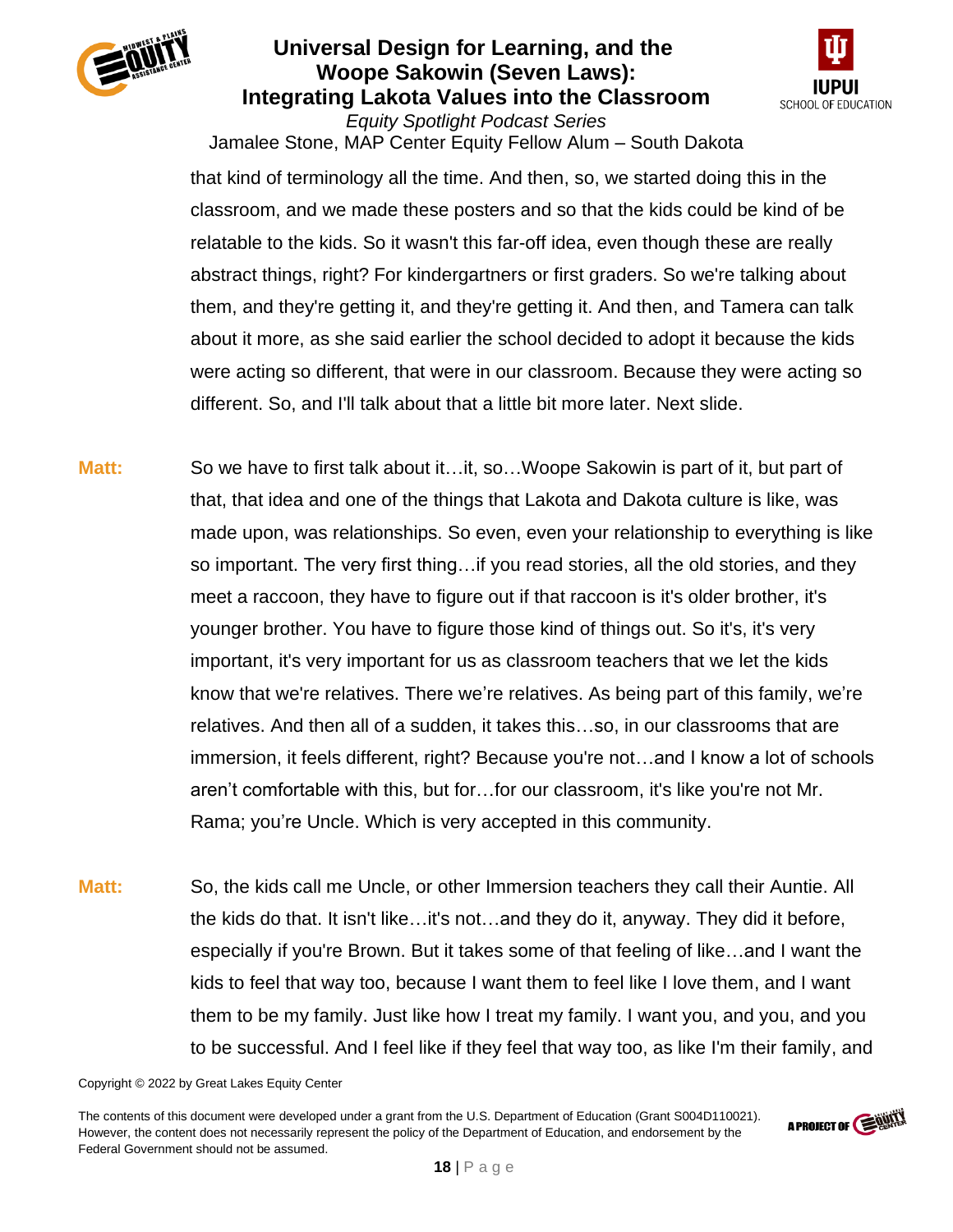



*Equity Spotlight Podcast Series* Jamalee Stone, MAP Center Equity Fellow Alum – South Dakota so it's a different relationship from day one, as opposed to this really, really standoffish thing. And like I said, I understand some communities aren't about that, but it definitely has been wonderful in our classrooms.

- **Matt:** And then along with that…so then we talk about kinship, which is definitely a Lakota, a Lakota thing, right? And then we have to talk about…so Mitákuye Oyás'id, means "you are all my relations." And so, then when you're talking about like the people are your relation. All the people here in the school or your relations, the people on the Reservation are your relations, all the Lakota are your relations. Lakota and Dakota are your relations. So we have to find ways to work together. But in that same sense, the plants are your relation, the animals are your relation. How do you take care of them? If you literally…are you taking care of them? Are you taking care of your relations? If you…if we don't grow our food, we don't think about where our food comes from, when we hunt, if we don't honor that, you know, are we taking care of our relations? Are taking care of our relatives? Because they're taking care of us. And so, like changing the way that their mind thinks about their interaction with the whole world.
- **Matt:** So we're not…first we're changing their mind with how they interact with each other, because they're related, and then how they interact with the teacher and the other adults in the community. And then we have to change and how we have to think about how we take care of all the other things that we're related to: the plants, the animals, because those are our relations, too.
- **Matt:** And so how does this work for us? What are the outcomes? We don't have lots and lots of data, because like I said we haven't been doing a lots of years. But so, we've been doing this for five years…for four years in my classroom. We've had two kids go to the principal's office in those four years, and they both happened

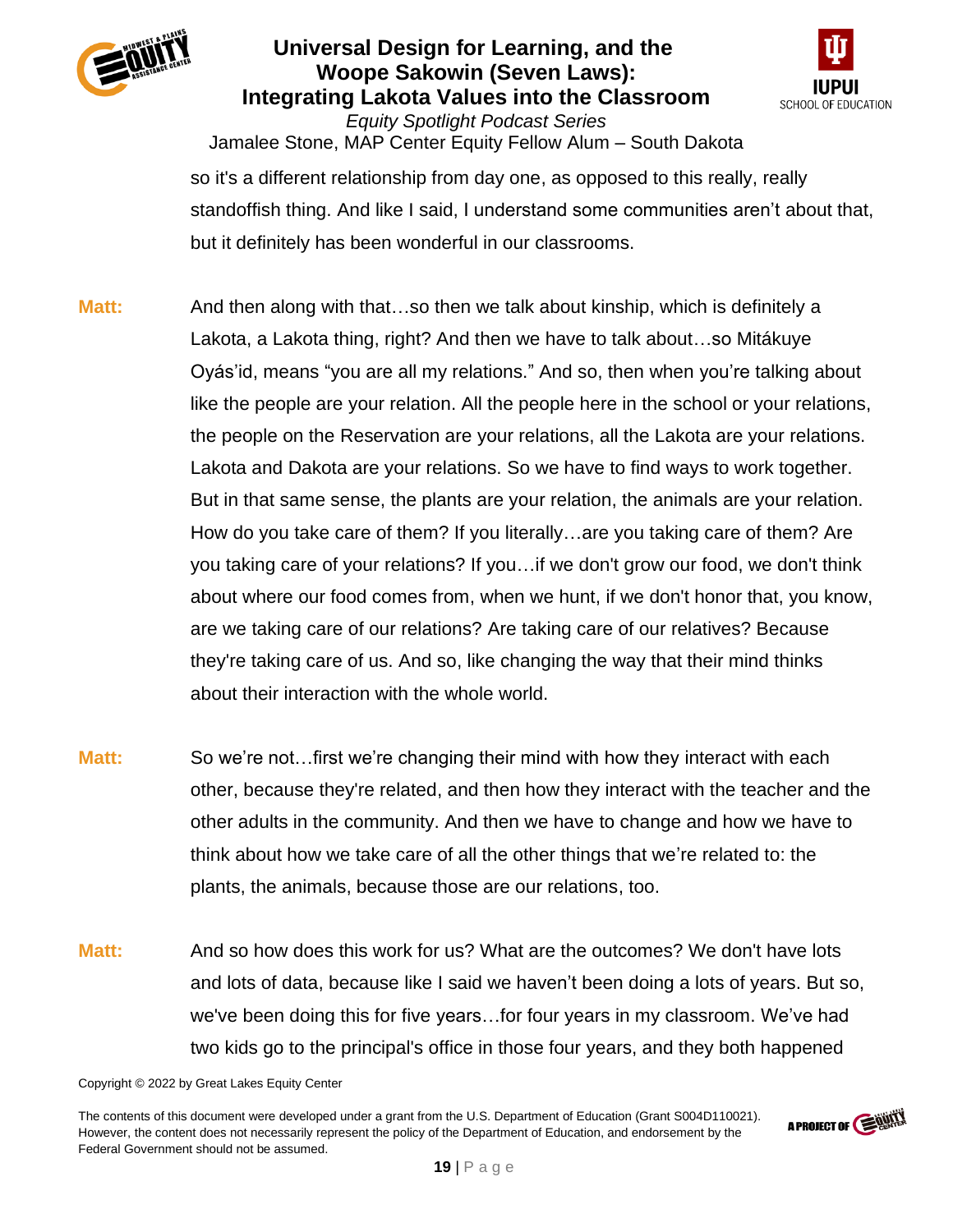



*Equity Spotlight Podcast Series* Jamalee Stone, MAP Center Equity Fellow Alum – South Dakota

outside. The kindergarten classroom started last year with a really young teacher that had never taught before. And the year before that, they had a 115 principal visits. And that number went down to 15 with a brand new teacher that never had taught. But she taught Immersion and she some of these kinds of things. And then along with that, academically, we did something they didn't…academically, the kindergarten's test scores with the highest they've ever been in the history of Red Cloud. They tested English but they learned through Lakota. The kids in the Immersion classroom test higher than the kids that are not in Immersion classroom: fourth, third, and second, and so on.

**Matt:** I think that like…us infusing our children through a Lakota framework, a Lakota mentality, trying to get them to, to live through these laws, has created a wonderful atmosphere at Red Cloud. And it's not, like I said…I feel that way, of course, I'm the teacher, and I'm the one doing it, so I'm like, "yeah, this is great." But that's why the school's adopting it. That's why the non-native teachers are adopting it. It's really made a major change. So I feel like I, I think that like, anybody sees this presentation has to adapt it to your community, to where you live, and the things that will resonate with your children. But I think that when Tamera introduced me to this, I felt so thankful. I felt so thankful.

**Matt:** And like, her passing this on…because traditionally, this is how things worked, right? We passed on stories. We pass down these laws, and there was a break. There was a break in that passing-on. So my kids, all of the kids here, they don't they don't hear these things now because their parents don't care. Or because of boarding schools and all those kind of things that happened. There was a break in that passing-on. So Tamera passing it on to me, allowed me to pass it on to our students, which has allowed the school to pick it up and pass it on to more students. And which is creating it…which is creating like this moving back, to this

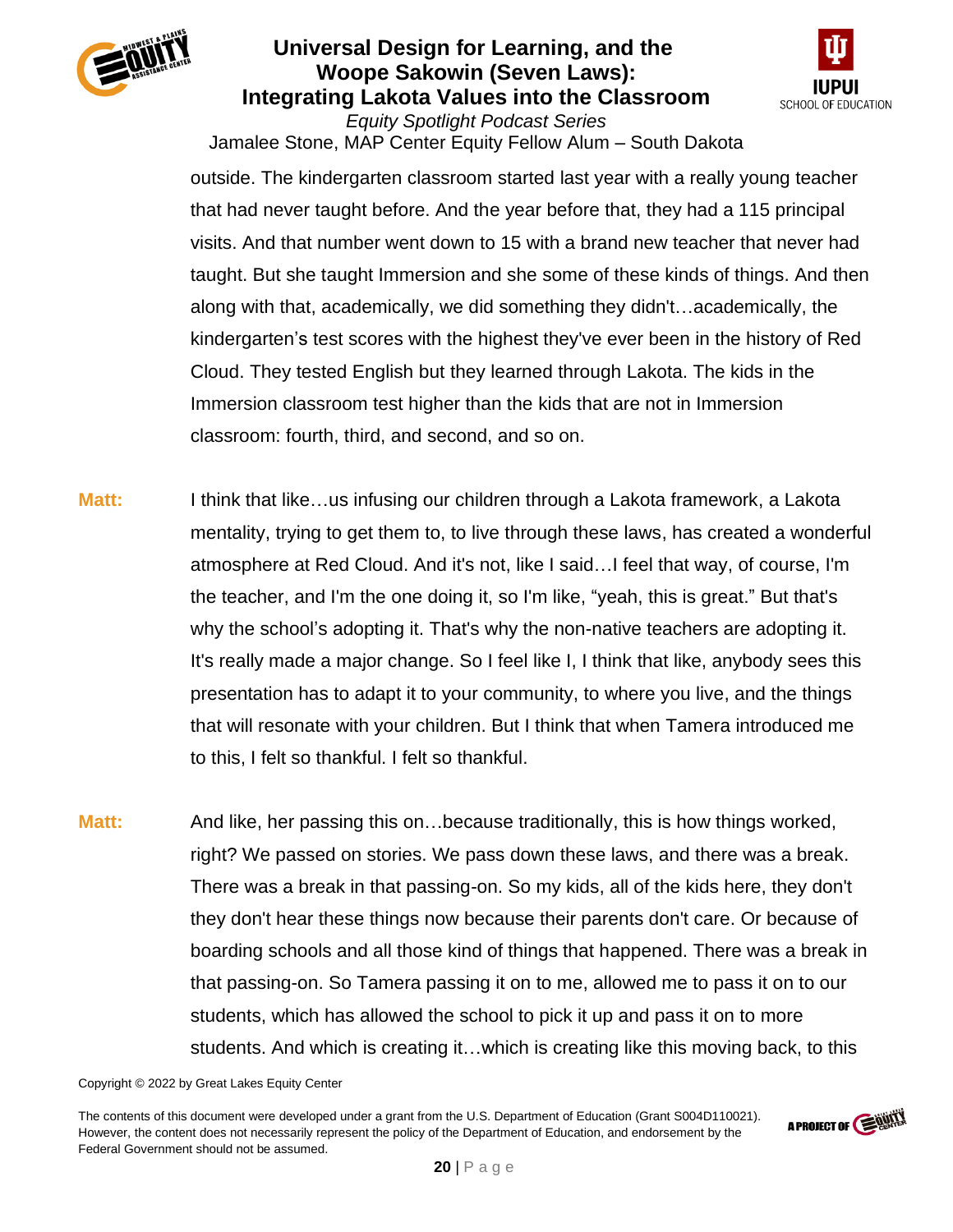



*Equity Spotlight Podcast Series* Jamalee Stone, MAP Center Equity Fellow Alum – South Dakota thing of like maybe getting it back into the homes, getting it back into these childrens' like, just insides of who they really are.

- **Matt:** So, I'm thankful to Tamera that we've had this opportunity. I'm glad she's been around Red Cloud to even help enhance it and make it better, and to actually make a part of…my kids go to school here. So they get to live it not only in a classroom; they get to live it in the hallways, and in everything that they do in life. So.
- **Tamera:** I think we have just enough time, am I right, Robin? We have some time for questions? A bit of discussion.
- **Robin:** We have about…I'm going to say about ten minutes?

### **Participant**

- **2:** I have a question. Do you also implement Oceti Sakowin? And how does that play in this as well, if you do incorporate, do incorporate both of them, or do you kind of save the Oceti for classes that are more in middle school or high school level or…how do you integrate it?
- **Tamera:** Personally I integrate...I mean, I've integrated OSEU, at least myself in the K through 12 setting. So, I integrate the OSEU into my instruction, my lesson plans. And that's, again, that's that Lakota counterpart that I had spoke of earlier. How do I center…so Jason put in here about "ethnobotany," you know, plants that might, that might fall under one of the OSEU, which is Kinship. It might also fall into lands and environment. So how do I center that, and then pull in the standards for science, or social studies, or English, whatever you want to do. I do still integrate the Woope Sakowin into the class, which would be an OSEU, the Culture piece.

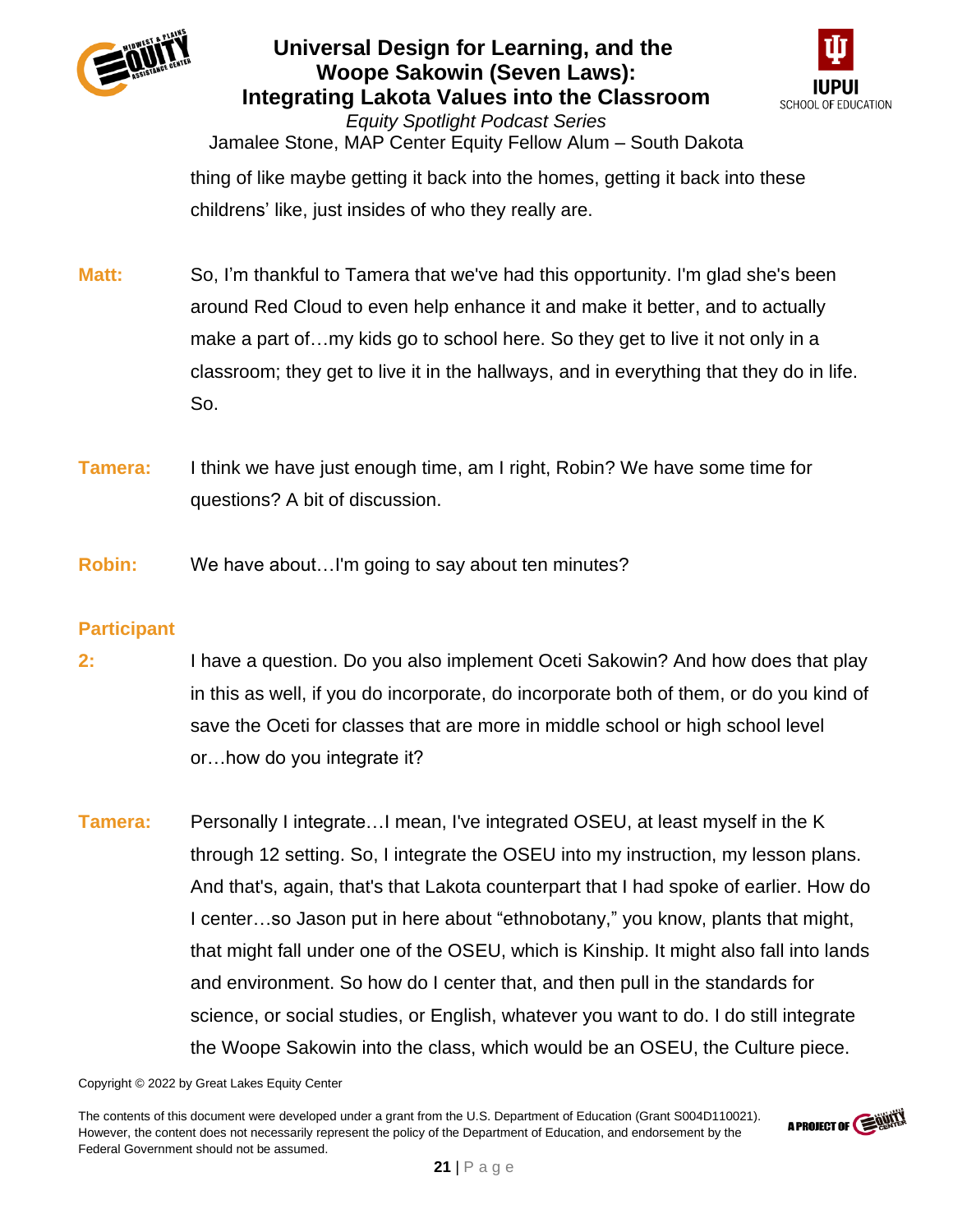



*Equity Spotlight Podcast Series* Jamalee Stone, MAP Center Equity Fellow Alum – South Dakota But also I look at, I look at the Woope as just this way of being. It's that whole idea of [Lakota language] Lakota: how do you be a good relative? So, whereas the OSEU is an instruction, I use the Woope as a whole school climate and culture approach.

- **Matt:** We use it...from start...we use it from kindergarten. And we, like, want our other teachers to use it from kindergarten, Oceti Sakowin Essential Understandings, because we feel like that's a roadmap. It was created by, by elders. It was created by educators. It allows for us to, to have a roadmap and like, what should our classroom look like, that's it's full of Lakota. And then we use Woope Sakowin as part of that too. And we use Medicine Wheel. An we use all of those kind of things together. Like all these wonderful tools to help make a wonderful classroom. So.
- **Brian:** My name is Brian. I just want to say, thanks for doing this. Raise your hands and acknowledge. [inaudible]. All those elders that have continued to teach us and it's really inspiring. And I feel like it's a part of the healing and the decolonization, coming back into who we are as Indigenous people. And it's just really important, like I said in there, like I live in the Northwest and the Swale territory. And I'm grateful for the new way and seeing the lifeway come back, because it's healing. It's healing for everyone. And just thank you for your work, and really appreciate being able to attend, to hear it's all instilled in from the beginning and…the children, they are going to help heal this planet. So thank, you know, really appreciate it. Raise my hands.
- **Tamera:** [Lakota Language]. I see a question from Tina. It says "what is appropriate in places where students represent different ethnicities, nationalities, and cultures? Would it be appropriation to use this without being part of the Lakota community?" I think that's the beautiful thing about this framework. Because in the beginning I

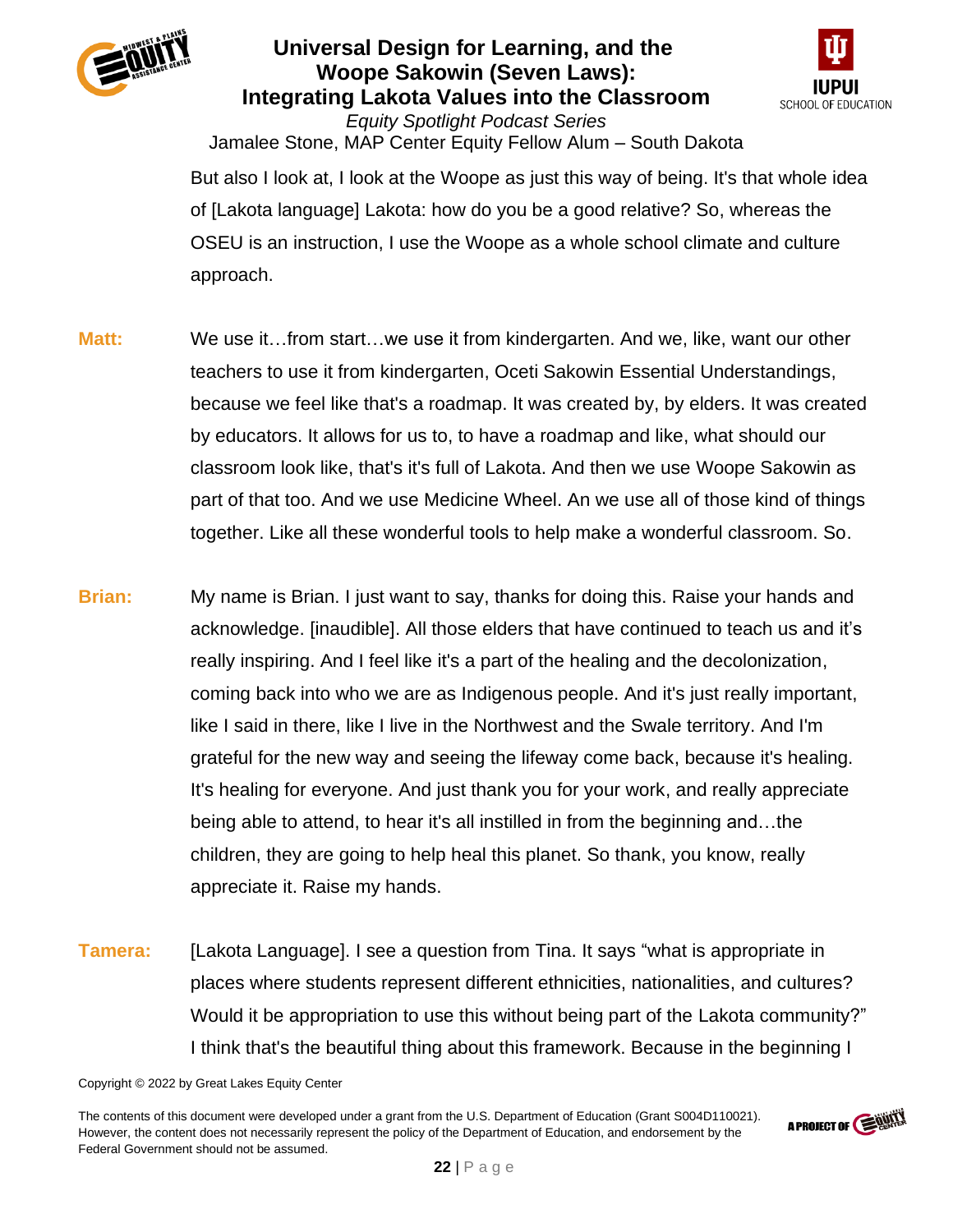



*Equity Spotlight Podcast Series* Jamalee Stone, MAP Center Equity Fellow Alum – South Dakota

shared that this has been shared in some of our reservation schools and schools in the state of South Dakota. But, but we are in Oceti Sakowin lands. These are our homelands, right? When I share it with other, especially Indigenous communities, we take the time beforehand to ask "what are the virtues?" How do we approach this from your community context? So it would be the same approach with other ethnicities. You know, virtues are universal. We all have forms of respect, of humility. It's just in the ways that respect looks, might look different in specific communities. So paying attention to those different ways or different lenses, how we operate and approach through these, these virtues. But yes, it's definitely replicable. And if you're doing it from your community context, and not going into a classroom in Northern Michigan and saying, "Oh, let's practice Woohitike today," you know, what is the form of bravery or discipline in your community? Does that help a little bit?

- **Jami:** So, the slide that you're seeing right now are some of the resources. Whoops, of course. Let's see. Come on. I clicked one thing. There we go. Can we see the slide again? That look, well, first off, we have both culturally responsive and sustaining pedagogy resources. Many of the Equity Assistance Center resource, just links to the Centers themselves. The work by Dr. Sharokky Hollie on culturally responsive teaching. Zaretta Hammond, who had came out with *Culturally Responsive Teaching and the Brain*, one of my favorite books. And also, it's not showing on this slide here, but in the slide that I shared through the chat feature, I included a link to a webinar from CAST with Andratesha Fritzerald, and she's talking about students and sharing stories. And we're all related, and we can all find connection with our stories.
- **Jami:** And anyway, I watched it for more inspiration before the, before our session here. And it just, to me, advocates what it means to be someone that's in education. It's

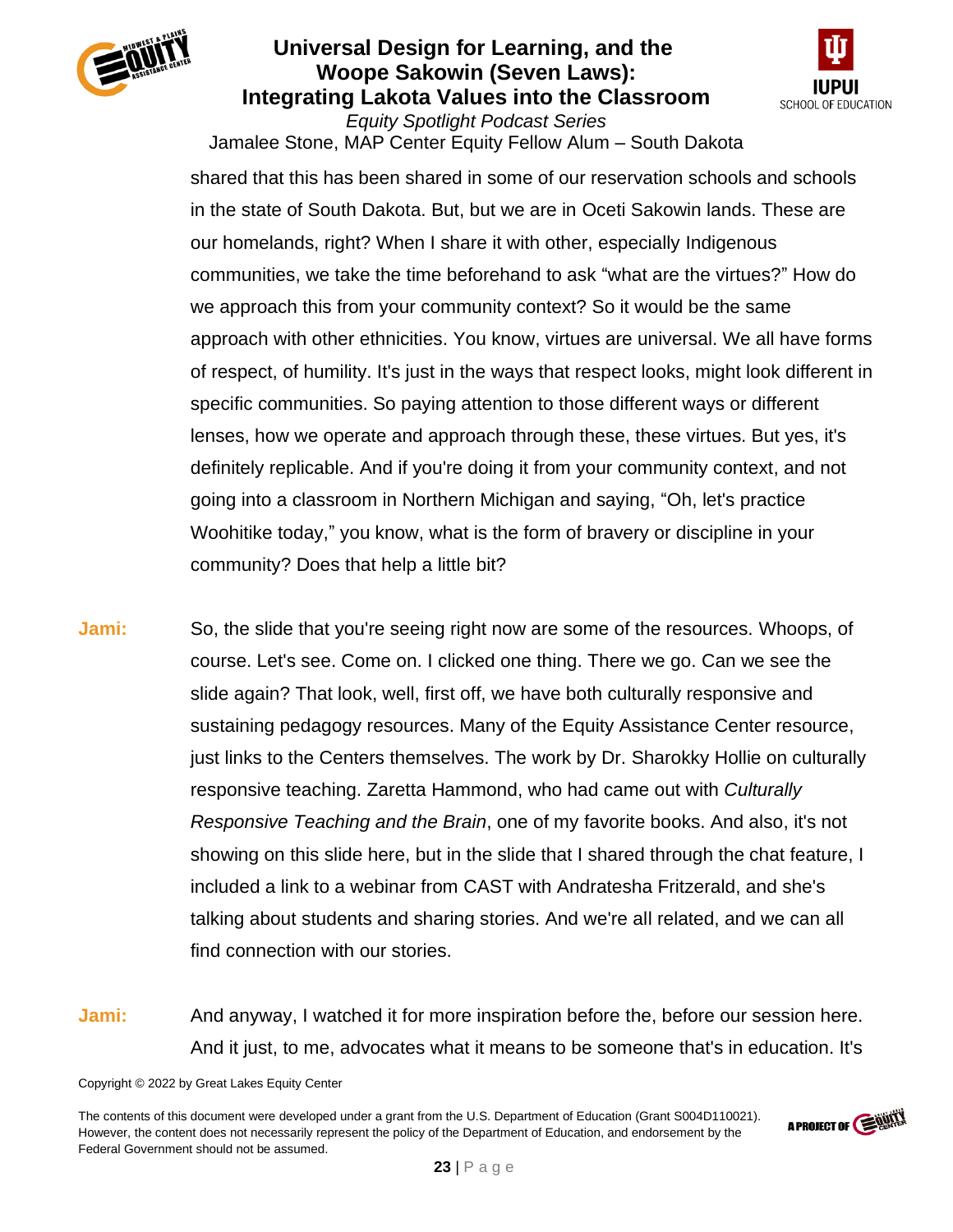



Jamalee Stone, MAP Center Equity Fellow Alum – South Dakota about helping students learn and keeping what's most important, most important: and that's the students and moving them forward in their learning. It's not about us; it's about them. It's being students at the center. And that's with the values of the Woope Sakowin that can be translated into different languages. Those are what are necessary in classrooms to create that self-regulated learner that we're hoping to develop. Just like Matt, Matt's story of Max, and how we turned from someone saying he's going to be lost. And you know what, we don't know what to do with him, to someone that the next year has turned completely around. So.

- **Tamera:** Can I add, can I add something, too, also to that discussion of these virtues? Also, just paying attention to how diverse our Indigenous communities are. Because although this is the set of laws, or Woope Sakowin, which translates to Seven Laws, these are the laws that were, again, demonstrated by Virgil Killstraight. But on our same reservation in Pine Ridge, he was from outside of Kyle, all the way over to [Lakota Language] and Pine Ridge where Red Cloud is. They have different sets of laws. Also understanding the extreme diversity among communities in Indigenous settings. So also me being Mdewakantowan and Dakota, so we have a different set of laws as well. So again, just really having that understanding of working if you do…in the community, Indigenous community, working with your community elders, your language speakers, and going to them to ask them which are the appropriate virtues, which are the appropriate translations and, and such. So I just wanted to come back to that and point that out.
- **Robin:** I don't know about the rest of you, but I'm very full. From today's conversation, and everything that you all shared in the chat, and the wisdom that we are afforded from having Tamera, Matthew, and Dr. Stone here. So I want to thank you all for your labor that you have put forth in this last about hour. Before we close, we want

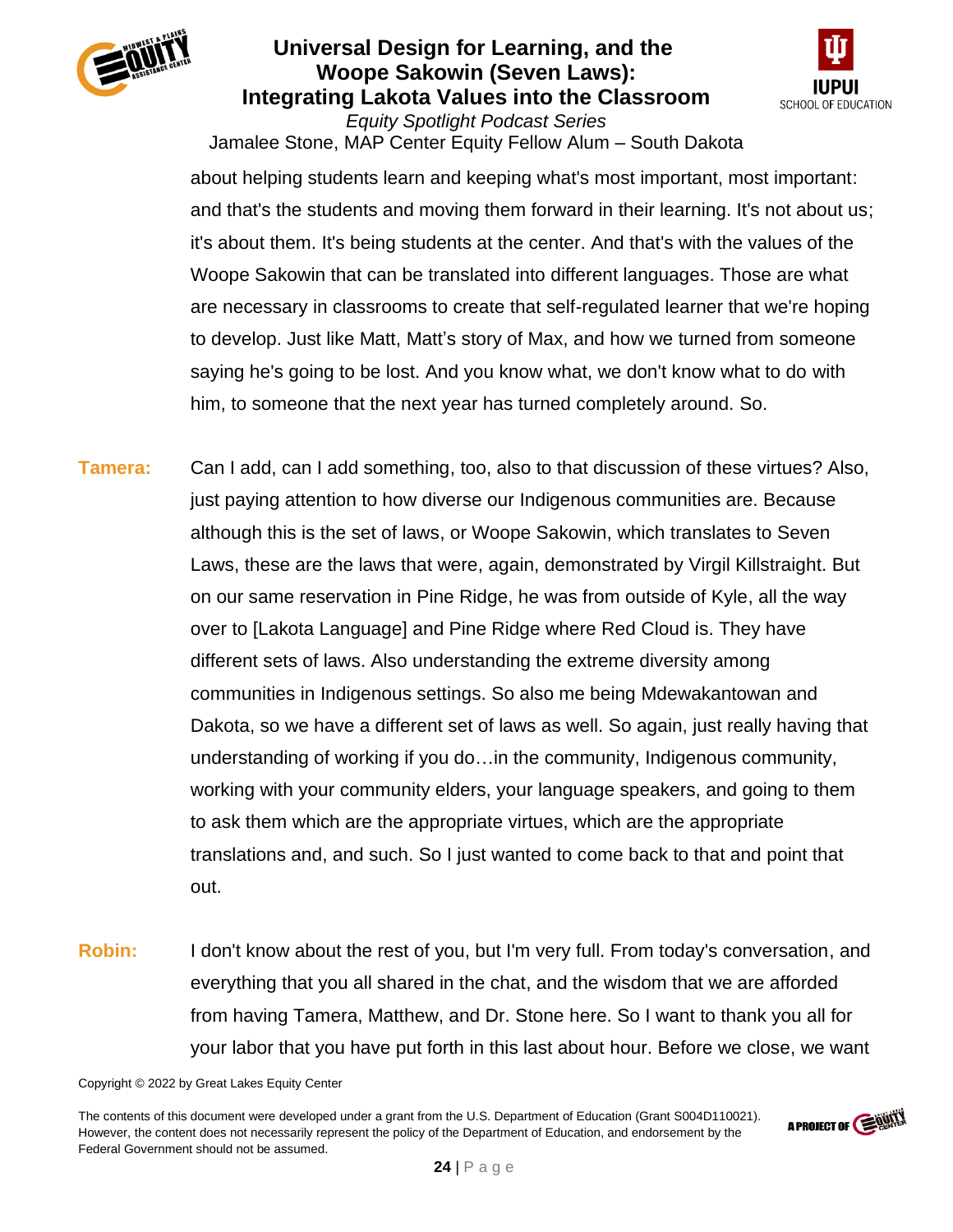



*Equity Spotlight Podcast Series* Jamalee Stone, MAP Center Equity Fellow Alum – South Dakota to be sure that we capture all of you who joined us today, in a few photos. So, if Dr. Stone, if you wouldn't mind unsharing for a second.

**Jami:** Of course.

**Robin:** And I want to turn it over to our photog, Erin.

**Erin:** Hi everyone. I just want to mirror for a second what Robin said. I feel so honored to be here. I at times forgot my role as Assistant Direc…Technical Director because I was so engaged in learning. And I felt the same way the last session, but I felt it even more today, so thank you. We're going to take a group photo. If you are comfortable being in the group photo, please take a second to come off, or, turn your camera on. I will give a "three-to-one, cheese" warning so that everybody can get in their pose. And then I'm going to have to do it twice, because we have two screens, and there's a little bit of an awkwardness in between. All right, 1, 2, 3. Ok, give me one second to put that on here. All right. And second picture here, 1, 2, 3. All right. Thank you so much.

### **Robin:** Thank you, Erin.

**Erin:** Okay, and then I'm going to put a couple of resources into the chat. We want to thank everyone for who came today, and who participated in today's Equi, *EquiLearn Virtual Roundtable*, *Universal Design for Learning and Woope Sakowin: Integrating Lakota Values into the Classroom*. We also want to provide a special, a special, special thank you to Tamera Miyasato and Matthew Rama and Jami Stone for taking the time to be with us today to share their expertise and insight. In addition, we would like to highlight two resources located on our site. These are the two resources that I put in the chat. The first is entitled *Creating Equitable*

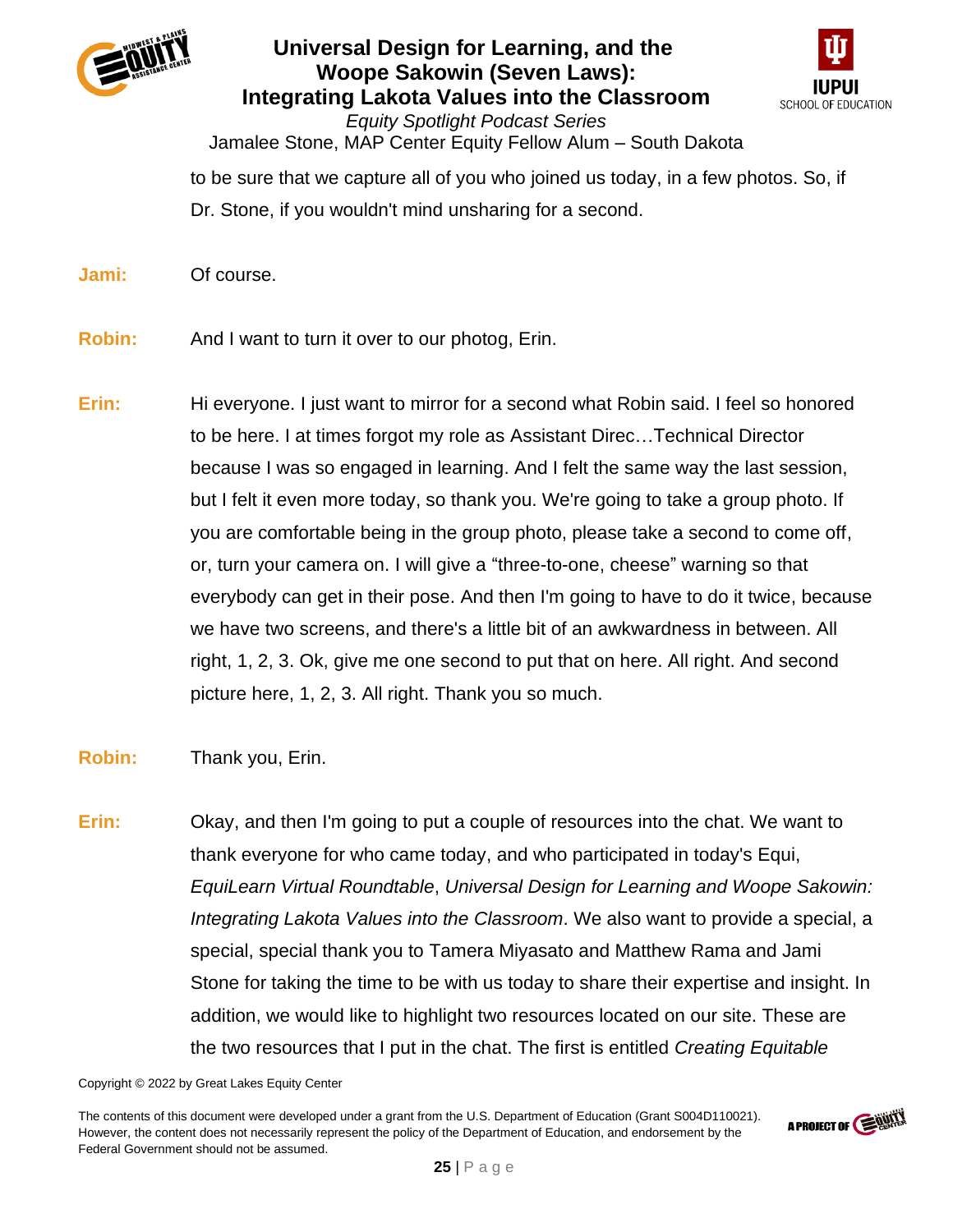



Jamalee Stone, MAP Center Equity Fellow Alum – South Dakota *Learning Spaces for Indigenous Students*. This newsletter provides educators, administrators, and community stakeholders with an overview of American Indian Education. Provisions for Indian education embedded in...the Every Student Succeeds Act and research-based strategies for effectively meeting the unique educational needs of Indigenous students and communities.

- **Erin:** Second is a podcast entitled *Using Service Learning to Support Educators in Assessing the Assets of American Indian Students*. In this podcast, Dr. Stone hosts an interview with Gloriana Underbaggage of Little Wound, Little Wound High School in Kyle, South Dakota. Gloriana speaks further about the benefits of using service learning as a means of engaging students. Gloriana also shares service learning success stories, provide the framework for school district interested in implementing service learning.
- **Erin:** Lastly, we want to encourage you to visit our website for tools and resources in our Equity Resource Library such as quarterly *Equity Dispatches* and *Digest* publications, our *Equity Spotlight*, our *Equity Spotlight Podcast Series*, and our *Equity Tools*. You can access all materials on our website, as well as stay abreast of upcoming events via our Calendar of Events. And in one second, I will put our website in the chat as well.
- **Jami:** I put several of the UDL resources that were recently developed since the pandemic on the sheet that I shared in the chat feature, too. The Center has some great UDL resources.
- **Erin:** Additionally, if you aren't already, please find us and like us on Facebook at Great Lakes Equity Center, and follow us on Twitter at Great Lakes EAC. We are updating our Facebook and our Twitter every day with information about newly